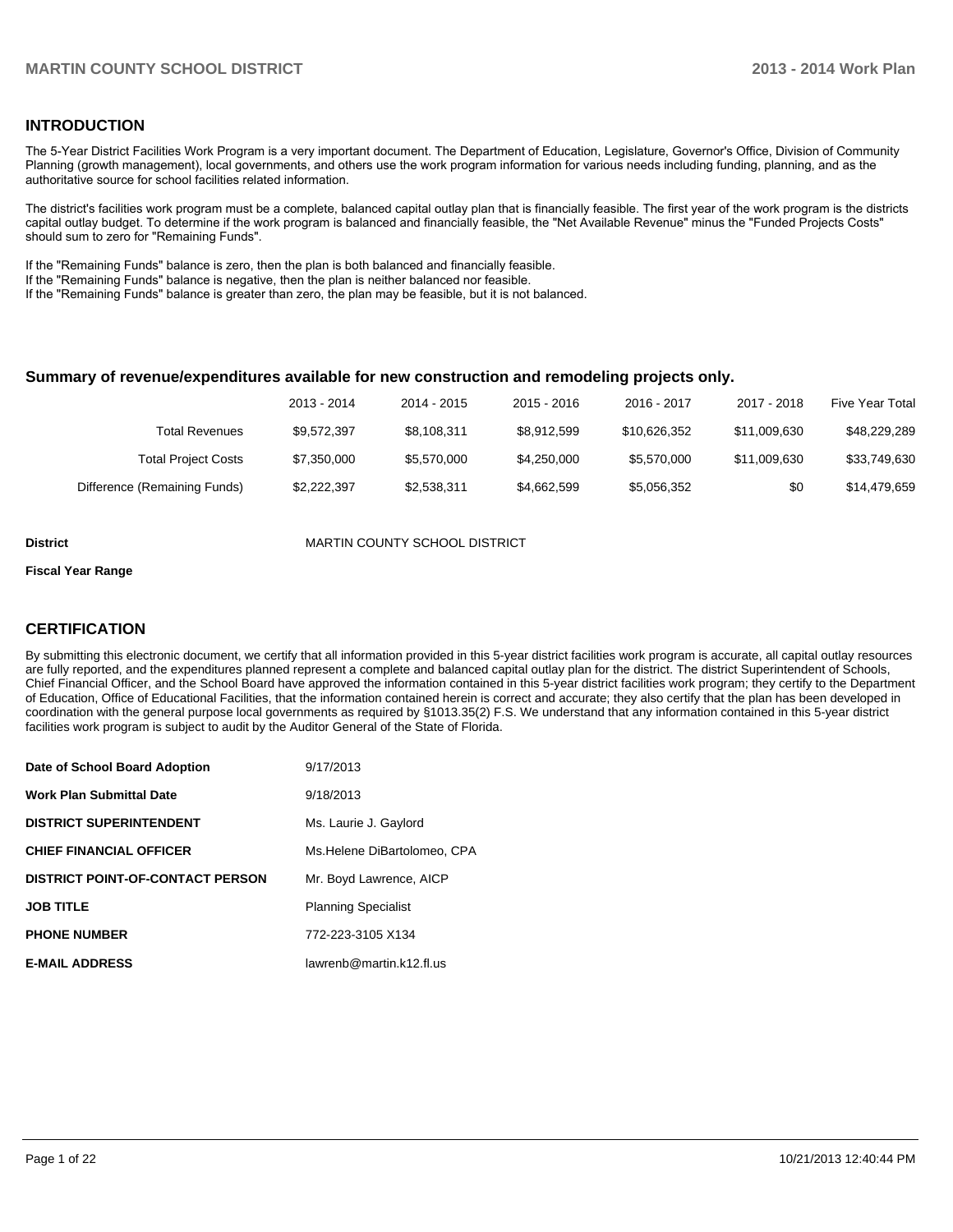# **Expenditures**

#### **Expenditure for Maintenance, Repair and Renovation from 1.50-Mills and PECO**

Annually, prior to the adoption of the district school budget, each school board must prepare a tentative district facilities work program that includes a schedule of major repair and renovation projects necessary to maintain the educational and ancillary facilities of the district.

|                | Item                                                                                                                                                                                                                                                                                                                                                                                                                                                                                                                                                                                                                                                                                                                                                                                                                                                                                                                                                                             | 2013 - 2014<br><b>Actual Budget</b> | 2014 - 2015<br>Projected | $2015 - 2016$<br>Projected | 2016 - 2017<br>Projected | 2017 - 2018<br>Projected | <b>Total</b> |
|----------------|----------------------------------------------------------------------------------------------------------------------------------------------------------------------------------------------------------------------------------------------------------------------------------------------------------------------------------------------------------------------------------------------------------------------------------------------------------------------------------------------------------------------------------------------------------------------------------------------------------------------------------------------------------------------------------------------------------------------------------------------------------------------------------------------------------------------------------------------------------------------------------------------------------------------------------------------------------------------------------|-------------------------------------|--------------------------|----------------------------|--------------------------|--------------------------|--------------|
| <b>HVAC</b>    |                                                                                                                                                                                                                                                                                                                                                                                                                                                                                                                                                                                                                                                                                                                                                                                                                                                                                                                                                                                  | \$1,500,000                         | \$1,000,000              | \$1,000,000                | \$1,000,000              | \$1,000,000              | \$5,500,000  |
| Locations:     | BESSEY CREEK ELEMENTARY. CHALLENGER SCHOOL. CITRUS GROVE ELEMENTARY. CRYSTAL LAKE ELEMENTARY. DR. DAVID<br>L. ANDERSON MIDDLE SCHOOL, ENVIRONMENTAL STUDIES CENTER, FELIX A WILLIAMS ELEMENTARY, HIDDEN OAKS MIDDLE,<br>HOBE SOUND ELEMENTARY, INDIANTOWN ADULT LEARNING CENTER, INDIANTOWN ADULT LEARNING CENTER ANNEX,<br>INDIANTOWN CHILD DEVELOPMENT CENTER (PERKINS), INDIANTOWN FAMILY LEARNING CENTER, INDIANTOWN MIDDLE, J D<br>PARKER SCHOOL OF SCIENCE, MATH, AND TECHNOLOGY, JENSEN BEACH ELEMENTARY, JENSEN BEACH HIGH SCHOOL, MARTIN<br>INSTRUCTIONAL CENTER, MARTIN SENIOR HIGH, MIGRANT PROGRAM, MURRAY MIDDLE, OPEN DOOR SCHOOL, PALM CITY<br>ELEMENTARY, PINEWOOD ELEMENTARY, PORT SALERNO ELEMENTARY (NEW), PORT SALERNO HEADSTART & PK CENTER,<br>SALERNO LEARNING CENTER, SEAWIND ELEMENTARY, SOUTH FORK SENIOR HIGH, SPECTRUM JUNIOR SENIOR HIGH, STUART<br>LEARNING CENTER, STUART MIDDLE, TRANSPORTATION SERVICES SECTION, WARFIELD ELEMENTARY            |                                     |                          |                            |                          |                          |              |
| Flooring       |                                                                                                                                                                                                                                                                                                                                                                                                                                                                                                                                                                                                                                                                                                                                                                                                                                                                                                                                                                                  | \$200,000                           | \$250,000                | \$250,000                  | \$250,000                | \$250,000                | \$1,200,000  |
| Locations:     | BESSEY CREEK ELEMENTARY, CHALLENGER SCHOOL, CITRUS GROVE ELEMENTARY, CRYSTAL LAKE ELEMENTARY, DR. DAVID<br>L. ANDERSON MIDDLE SCHOOL, ENVIRONMENTAL STUDIES CENTER, FELIX A WILLIAMS ELEMENTARY, HIDDEN OAKS MIDDLE,<br>HOBE SOUND ELEMENTARY, INDIANTOWN ADULT LEARNING CENTER, INDIANTOWN ADULT LEARNING CENTER ANNEX,<br>INDIANTOWN CHILD DEVELOPMENT CENTER (PERKINS), INDIANTOWN FAMILY LEARNING CENTER, INDIANTOWN MIDDLE, J D<br>PARKER SCHOOL OF SCIENCE, MATH, AND TECHNOLOGY, JENSEN BEACH ELEMENTARY, JENSEN BEACH HIGH SCHOOL, MARTIN<br>INSTRUCTIONAL CENTER, MARTIN SENIOR HIGH, MIGRANT PROGRAM, MURRAY MIDDLE, OPEN DOOR SCHOOL, PALM CITY<br>ELEMENTARY, PINEWOOD ELEMENTARY, PORT SALERNO ELEMENTARY (NEW), PORT SALERNO HEADSTART & PK CENTER,<br>SALERNO LEARNING CENTER, SEAWIND ELEMENTARY, SOUTH FORK SENIOR HIGH, SPECTRUM JUNIOR SENIOR HIGH, STUART<br>LEARNING CENTER, STUART MIDDLE, TRANSPORTATION SERVICES SECTION, WARFIELD ELEMENTARY            |                                     |                          |                            |                          |                          |              |
| Roofing        |                                                                                                                                                                                                                                                                                                                                                                                                                                                                                                                                                                                                                                                                                                                                                                                                                                                                                                                                                                                  | \$400,000                           | \$500,000                | \$500,000                  | \$500,000                | \$500,000                | \$2,400,000  |
|                | Locations: BESSEY CREEK ELEMENTARY, CHALLENGER SCHOOL, CITRUS GROVE ELEMENTARY, CRYSTAL LAKE ELEMENTARY, DR. DAVID<br>L. ANDERSON MIDDLE SCHOOL, ENVIRONMENTAL STUDIES CENTER, FELIX A WILLIAMS ELEMENTARY, HIDDEN OAKS MIDDLE,<br>HOBE SOUND ELEMENTARY, INDIANTOWN ADULT LEARNING CENTER, INDIANTOWN ADULT LEARNING CENTER ANNEX,<br>INDIANTOWN CHILD DEVELOPMENT CENTER (PERKINS), INDIANTOWN FAMILY LEARNING CENTER, INDIANTOWN MIDDLE, J D<br>PARKER SCHOOL OF SCIENCE, MATH, AND TECHNOLOGY, JENSEN BEACH ELEMENTARY, JENSEN BEACH HIGH SCHOOL, MARTIN<br>INSTRUCTIONAL CENTER, MARTIN SENIOR HIGH, MIGRANT PROGRAM, MURRAY MIDDLE, OPEN DOOR SCHOOL, PALM CITY<br>ELEMENTARY, PINEWOOD ELEMENTARY, PORT SALERNO ELEMENTARY (NEW), PORT SALERNO HEADSTART & PK CENTER,<br>SALERNO LEARNING CENTER, SEAWIND ELEMENTARY, SOUTH FORK SENIOR HIGH, SPECTRUM JUNIOR SENIOR HIGH, STUART<br>LEARNING CENTER, STUART MIDDLE, TRANSPORTATION SERVICES SECTION, WARFIELD ELEMENTARY |                                     |                          |                            |                          |                          |              |
| Safety to Life |                                                                                                                                                                                                                                                                                                                                                                                                                                                                                                                                                                                                                                                                                                                                                                                                                                                                                                                                                                                  | \$100,000                           | \$100,000                | \$100,000                  | \$100,000                | \$100,000                | \$500,000    |
| Locations:     | BESSEY CREEK ELEMENTARY, CHALLENGER SCHOOL, CITRUS GROVE ELEMENTARY, CRYSTAL LAKE ELEMENTARY, DR. DAVID<br>L. ANDERSON MIDDLE SCHOOL, ENVIRONMENTAL STUDIES CENTER, FELIX A WILLIAMS ELEMENTARY, HIDDEN OAKS MIDDLE,<br>HOBE SOUND ELEMENTARY, INDIANTOWN ADULT LEARNING CENTER, INDIANTOWN ADULT LEARNING CENTER ANNEX,<br>INDIANTOWN CHILD DEVELOPMENT CENTER (PERKINS), INDIANTOWN FAMILY LEARNING CENTER, INDIANTOWN MIDDLE, J D<br>PARKER SCHOOL OF SCIENCE, MATH, AND TECHNOLOGY, JENSEN BEACH ELEMENTARY, JENSEN BEACH HIGH SCHOOL, MARTIN<br>INSTRUCTIONAL CENTER, MARTIN SENIOR HIGH, MIGRANT PROGRAM, MURRAY MIDDLE, OPEN DOOR SCHOOL, PALM CITY<br>ELEMENTARY, PINEWOOD ELEMENTARY, PORT SALERNO ELEMENTARY (NEW), PORT SALERNO HEADSTART & PK CENTER,<br>SALERNO LEARNING CENTER, SEAWIND ELEMENTARY, SOUTH FORK SENIOR HIGH, SPECTRUM JUNIOR SENIOR HIGH, STUART<br>LEARNING CENTER, STUART MIDDLE, TRANSPORTATION SERVICES SECTION, WARFIELD ELEMENTARY            |                                     |                          |                            |                          |                          |              |
| Fencing        |                                                                                                                                                                                                                                                                                                                                                                                                                                                                                                                                                                                                                                                                                                                                                                                                                                                                                                                                                                                  | \$150,000                           | \$150,000                | \$150,000                  | \$150,000                | \$150,000                | \$750,000    |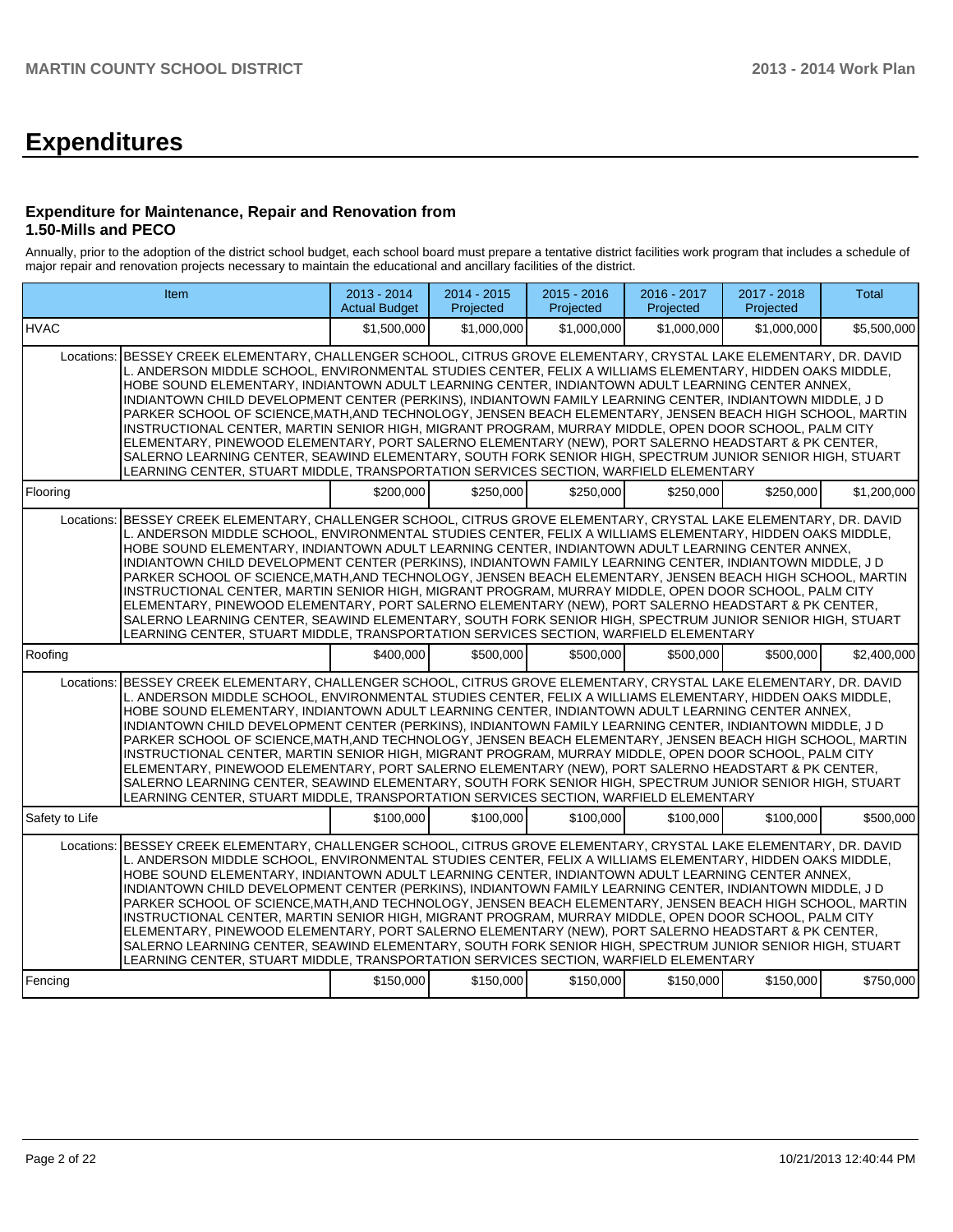|                                  | Locations: BESSEY CREEK ELEMENTARY, CHALLENGER SCHOOL, CITRUS GROVE ELEMENTARY, CRYSTAL LAKE ELEMENTARY, DR. DAVID<br>L. ANDERSON MIDDLE SCHOOL, ENVIRONMENTAL STUDIES CENTER, FELIX A WILLIAMS ELEMENTARY, HIDDEN OAKS MIDDLE,<br>HOBE SOUND ELEMENTARY, INDIANTOWN ADULT LEARNING CENTER, INDIANTOWN ADULT LEARNING CENTER ANNEX,<br>INDIANTOWN CHILD DEVELOPMENT CENTER (PERKINS), INDIANTOWN FAMILY LEARNING CENTER, INDIANTOWN MIDDLE, J D<br>PARKER SCHOOL OF SCIENCE, MATH, AND TECHNOLOGY, JENSEN BEACH ELEMENTARY, JENSEN BEACH HIGH SCHOOL, MARTIN<br>INSTRUCTIONAL CENTER, MARTIN SENIOR HIGH, MIGRANT PROGRAM, MURRAY MIDDLE, OPEN DOOR SCHOOL, PALM CITY<br>ELEMENTARY, PINEWOOD ELEMENTARY, PORT SALERNO ELEMENTARY (NEW), PORT SALERNO HEADSTART & PK CENTER,<br>SALERNO LEARNING CENTER, SEAWIND ELEMENTARY, SOUTH FORK SENIOR HIGH, SPECTRUM JUNIOR SENIOR HIGH, STUART<br>LEARNING CENTER, STUART MIDDLE, TRANSPORTATION SERVICES SECTION, WARFIELD ELEMENTARY |           |           |           |           |           |             |
|----------------------------------|----------------------------------------------------------------------------------------------------------------------------------------------------------------------------------------------------------------------------------------------------------------------------------------------------------------------------------------------------------------------------------------------------------------------------------------------------------------------------------------------------------------------------------------------------------------------------------------------------------------------------------------------------------------------------------------------------------------------------------------------------------------------------------------------------------------------------------------------------------------------------------------------------------------------------------------------------------------------------------|-----------|-----------|-----------|-----------|-----------|-------------|
| Parking                          |                                                                                                                                                                                                                                                                                                                                                                                                                                                                                                                                                                                                                                                                                                                                                                                                                                                                                                                                                                                  | \$50,000  | \$50,000  | \$50,000  | \$50,000  | \$50,000  | \$250,000   |
|                                  | Locations: BESSEY CREEK ELEMENTARY, CHALLENGER SCHOOL, CITRUS GROVE ELEMENTARY, CRYSTAL LAKE ELEMENTARY, DR. DAVID<br>L. ANDERSON MIDDLE SCHOOL. ENVIRONMENTAL STUDIES CENTER. FELIX A WILLIAMS ELEMENTARY. HIDDEN OAKS MIDDLE.<br>HOBE SOUND ELEMENTARY, INDIANTOWN ADULT LEARNING CENTER, INDIANTOWN ADULT LEARNING CENTER ANNEX,<br>INDIANTOWN CHILD DEVELOPMENT CENTER (PERKINS), INDIANTOWN FAMILY LEARNING CENTER, INDIANTOWN MIDDLE, J D<br>PARKER SCHOOL OF SCIENCE, MATH, AND TECHNOLOGY, JENSEN BEACH ELEMENTARY, JENSEN BEACH HIGH SCHOOL, MARTIN<br>INSTRUCTIONAL CENTER, MARTIN SENIOR HIGH, MIGRANT PROGRAM, MURRAY MIDDLE, OPEN DOOR SCHOOL, PALM CITY<br>ELEMENTARY, PINEWOOD ELEMENTARY, PORT SALERNO ELEMENTARY (NEW), PORT SALERNO HEADSTART & PK CENTER,<br>SALERNO LEARNING CENTER, SEAWIND ELEMENTARY, SOUTH FORK SENIOR HIGH, SPECTRUM JUNIOR SENIOR HIGH, STUART<br>LEARNING CENTER, STUART MIDDLE, TRANSPORTATION SERVICES SECTION, WARFIELD ELEMENTARY |           |           |           |           |           |             |
| Electrical                       |                                                                                                                                                                                                                                                                                                                                                                                                                                                                                                                                                                                                                                                                                                                                                                                                                                                                                                                                                                                  | \$250,000 | \$300,000 | \$300,000 | \$300,000 | \$300,000 | \$1,450,000 |
| Locations:                       | BESSEY CREEK ELEMENTARY, CHALLENGER SCHOOL, CITRUS GROVE ELEMENTARY, CRYSTAL LAKE ELEMENTARY, DR. DAVID<br>L. ANDERSON MIDDLE SCHOOL, ENVIRONMENTAL STUDIES CENTER, FELIX A WILLIAMS ELEMENTARY, HIDDEN OAKS MIDDLE,<br>HOBE SOUND ELEMENTARY, INDIANTOWN ADULT LEARNING CENTER, INDIANTOWN ADULT LEARNING CENTER ANNEX,<br>INDIANTOWN CHILD DEVELOPMENT CENTER (PERKINS), INDIANTOWN FAMILY LEARNING CENTER, INDIANTOWN MIDDLE, J D<br>PARKER SCHOOL OF SCIENCE, MATH, AND TECHNOLOGY, JENSEN BEACH ELEMENTARY, JENSEN BEACH HIGH SCHOOL, MARTIN<br>INSTRUCTIONAL CENTER, MARTIN SENIOR HIGH, MIGRANT PROGRAM, MURRAY MIDDLE, OPEN DOOR SCHOOL, PALM CITY<br>ELEMENTARY, PINEWOOD ELEMENTARY, PORT SALERNO ELEMENTARY (NEW), PORT SALERNO HEADSTART & PK CENTER,<br>SALERNO LEARNING CENTER, SEAWIND ELEMENTARY, SOUTH FORK SENIOR HIGH, SPECTRUM JUNIOR SENIOR HIGH, STUART<br>LEARNING CENTER, STUART MIDDLE, TRANSPORTATION SERVICES SECTION, WARFIELD ELEMENTARY            |           |           |           |           |           |             |
| Fire Alarm                       |                                                                                                                                                                                                                                                                                                                                                                                                                                                                                                                                                                                                                                                                                                                                                                                                                                                                                                                                                                                  | \$100,000 | \$100,000 | \$100,000 | \$100,000 | \$100,000 | \$500,000   |
|                                  | Locations: BESSEY CREEK ELEMENTARY, CHALLENGER SCHOOL, CITRUS GROVE ELEMENTARY, CRYSTAL LAKE ELEMENTARY, DR. DAVID<br>L. ANDERSON MIDDLE SCHOOL, ENVIRONMENTAL STUDIES CENTER, FELIX A WILLIAMS ELEMENTARY, HIDDEN OAKS MIDDLE,<br>HOBE SOUND ELEMENTARY, INDIANTOWN ADULT LEARNING CENTER, INDIANTOWN ADULT LEARNING CENTER ANNEX,<br>INDIANTOWN CHILD DEVELOPMENT CENTER (PERKINS), INDIANTOWN FAMILY LEARNING CENTER, INDIANTOWN MIDDLE, J D<br>PARKER SCHOOL OF SCIENCE, MATH, AND TECHNOLOGY, JENSEN BEACH ELEMENTARY, JENSEN BEACH HIGH SCHOOL, MARTIN<br>INSTRUCTIONAL CENTER, MARTIN SENIOR HIGH, MIGRANT PROGRAM, MURRAY MIDDLE, OPEN DOOR SCHOOL, PALM CITY<br>ELEMENTARY, PINEWOOD ELEMENTARY, PORT SALERNO ELEMENTARY (NEW), PORT SALERNO HEADSTART & PK CENTER,<br>SALERNO LEARNING CENTER, SEAWIND ELEMENTARY, SOUTH FORK SENIOR HIGH, SPECTRUM JUNIOR SENIOR HIGH, STUART<br>LEARNING CENTER, STUART MIDDLE, TRANSPORTATION SERVICES SECTION, WARFIELD ELEMENTARY |           |           |           |           |           |             |
| Telephone/Intercom System        |                                                                                                                                                                                                                                                                                                                                                                                                                                                                                                                                                                                                                                                                                                                                                                                                                                                                                                                                                                                  | \$112,000 | \$112,000 | \$112,000 | \$112,000 | \$112,000 | \$560,000   |
|                                  | Locations: BESSEY CREEK ELEMENTARY, CHALLENGER SCHOOL, CITRUS GROVE ELEMENTARY, CRYSTAL LAKE ELEMENTARY, DR. DAVID<br>L. ANDERSON MIDDLE SCHOOL, ENVIRONMENTAL STUDIES CENTER, FELIX A WILLIAMS ELEMENTARY, HIDDEN OAKS MIDDLE,<br>HOBE SOUND ELEMENTARY, INDIANTOWN ADULT LEARNING CENTER, INDIANTOWN ADULT LEARNING CENTER ANNEX,<br>INDIANTOWN CHILD DEVELOPMENT CENTER (PERKINS), INDIANTOWN FAMILY LEARNING CENTER, INDIANTOWN MIDDLE, J D<br>PARKER SCHOOL OF SCIENCE, MATH, AND TECHNOLOGY, JENSEN BEACH ELEMENTARY, JENSEN BEACH HIGH SCHOOL, MARTIN<br>INSTRUCTIONAL CENTER, MARTIN SENIOR HIGH, MIGRANT PROGRAM, MURRAY MIDDLE, OPEN DOOR SCHOOL, PALM CITY<br>ELEMENTARY, PINEWOOD ELEMENTARY, PORT SALERNO ELEMENTARY (NEW), PORT SALERNO HEADSTART & PK CENTER,<br>SALERNO LEARNING CENTER, SEAWIND ELEMENTARY, SOUTH FORK SENIOR HIGH, SPECTRUM JUNIOR SENIOR HIGH, STUART<br>LEARNING CENTER, STUART MIDDLE, TRANSPORTATION SERVICES SECTION, WARFIELD ELEMENTARY |           |           |           |           |           |             |
| <b>Closed Circuit Television</b> |                                                                                                                                                                                                                                                                                                                                                                                                                                                                                                                                                                                                                                                                                                                                                                                                                                                                                                                                                                                  | \$41.000  | \$41,000  | \$41.000  | \$41,000  | \$41,000  | \$205,000   |
|                                  | Locations: BESSEY CREEK ELEMENTARY, CHALLENGER SCHOOL, CITRUS GROVE ELEMENTARY, CRYSTAL LAKE ELEMENTARY, DR, DAVID<br>L. ANDERSON MIDDLE SCHOOL, ENVIRONMENTAL STUDIES CENTER, FELIX A WILLIAMS ELEMENTARY, HIDDEN OAKS MIDDLE,<br>HOBE SOUND ELEMENTARY, INDIANTOWN ADULT LEARNING CENTER, INDIANTOWN ADULT LEARNING CENTER ANNEX,<br>INDIANTOWN CHILD DEVELOPMENT CENTER (PERKINS), INDIANTOWN FAMILY LEARNING CENTER, INDIANTOWN MIDDLE, J D<br>PARKER SCHOOL OF SCIENCE, MATH, AND TECHNOLOGY, JENSEN BEACH ELEMENTARY, JENSEN BEACH HIGH SCHOOL, MARTIN<br>INSTRUCTIONAL CENTER, MARTIN SENIOR HIGH, MIGRANT PROGRAM, MURRAY MIDDLE, OPEN DOOR SCHOOL, PALM CITY<br>ELEMENTARY, PINEWOOD ELEMENTARY, PORT SALERNO ELEMENTARY (NEW), PORT SALERNO HEADSTART & PK CENTER,<br>SALERNO LEARNING CENTER, SEAWIND ELEMENTARY, SOUTH FORK SENIOR HIGH, SPECTRUM JUNIOR SENIOR HIGH, STUART<br>LEARNING CENTER, STUART MIDDLE, TRANSPORTATION SERVICES SECTION, WARFIELD ELEMENTARY |           |           |           |           |           |             |
| Paint                            |                                                                                                                                                                                                                                                                                                                                                                                                                                                                                                                                                                                                                                                                                                                                                                                                                                                                                                                                                                                  | \$250,000 | \$250,000 | \$250,000 | \$250,000 | \$250,000 | \$1,250,000 |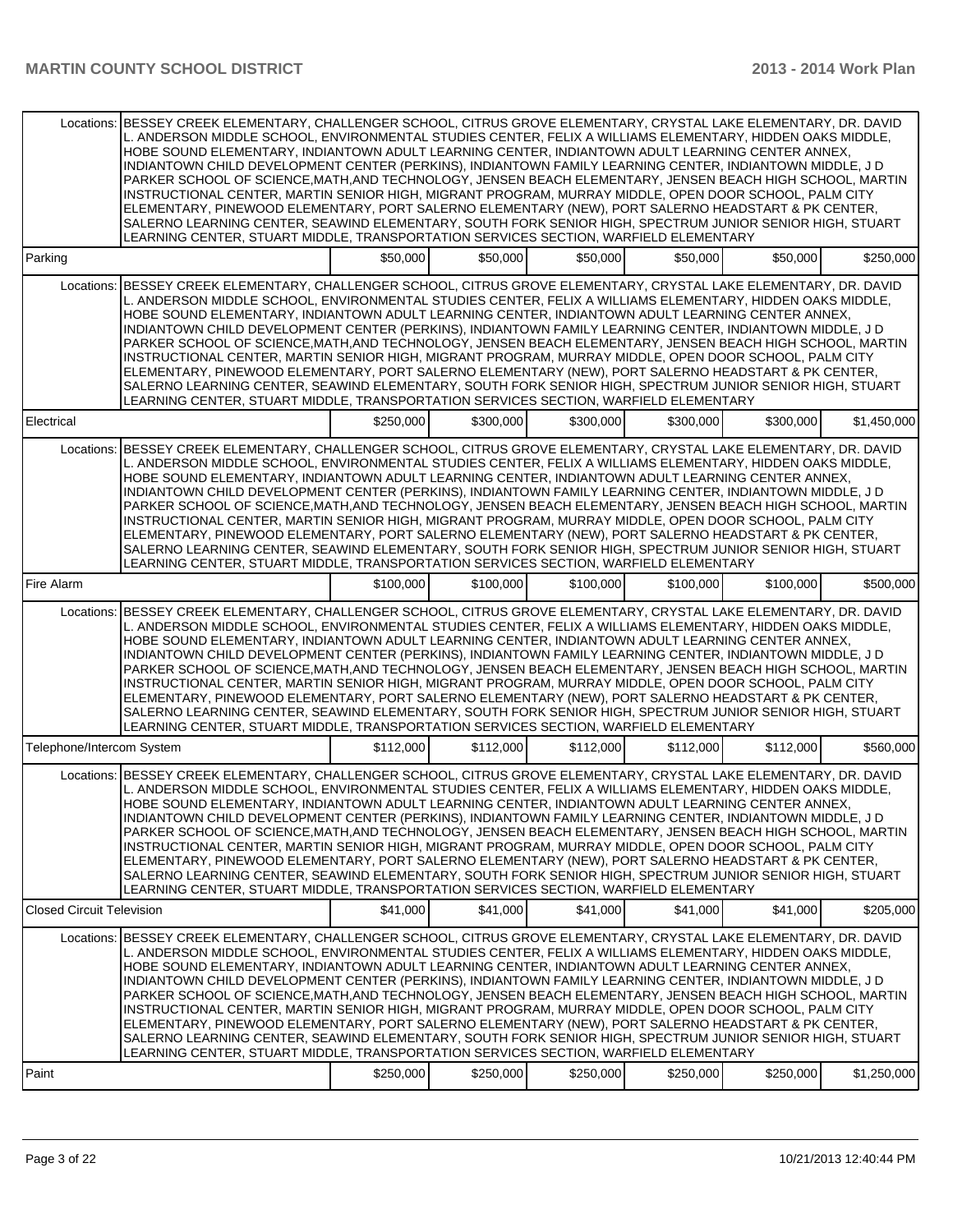|                    | Locations:  BESSEY CREEK ELEMENTARY, CHALLENGER SCHOOL, CITRUS GROVE ELEMENTARY, CRYSTAL LAKE ELEMENTARY, DR. DAVID<br>L. ANDERSON MIDDLE SCHOOL, ENVIRONMENTAL STUDIES CENTER, FELIX A WILLIAMS ELEMENTARY, HIDDEN OAKS MIDDLE,<br>HOBE SOUND ELEMENTARY, INDIANTOWN ADULT LEARNING CENTER, INDIANTOWN ADULT LEARNING CENTER ANNEX,<br>INDIANTOWN CHILD DEVELOPMENT CENTER (PERKINS), INDIANTOWN FAMILY LEARNING CENTER, INDIANTOWN MIDDLE, J D<br>PARKER SCHOOL OF SCIENCE, MATH, AND TECHNOLOGY, JENSEN BEACH ELEMENTARY, JENSEN BEACH HIGH SCHOOL, MARTIN<br>INSTRUCTIONAL CENTER, MARTIN SENIOR HIGH, MIGRANT PROGRAM, MURRAY MIDDLE, OPEN DOOR SCHOOL, PALM CITY<br>ELEMENTARY, PINEWOOD ELEMENTARY, PORT SALERNO ELEMENTARY (NEW), PORT SALERNO HEADSTART & PK CENTER,<br>SALERNO LEARNING CENTER, SEAWIND ELEMENTARY, SOUTH FORK SENIOR HIGH, SPECTRUM JUNIOR SENIOR HIGH, STUART<br>LEARNING CENTER, STUART MIDDLE, TRANSPORTATION SERVICES SECTION, WARFIELD ELEMENTARY |             |             |             |             |             |              |
|--------------------|-----------------------------------------------------------------------------------------------------------------------------------------------------------------------------------------------------------------------------------------------------------------------------------------------------------------------------------------------------------------------------------------------------------------------------------------------------------------------------------------------------------------------------------------------------------------------------------------------------------------------------------------------------------------------------------------------------------------------------------------------------------------------------------------------------------------------------------------------------------------------------------------------------------------------------------------------------------------------------------|-------------|-------------|-------------|-------------|-------------|--------------|
| Maintenance/Repair |                                                                                                                                                                                                                                                                                                                                                                                                                                                                                                                                                                                                                                                                                                                                                                                                                                                                                                                                                                                   | \$500,000   | \$600,000   | \$500,000   | \$600,000   | \$500,000   | \$2,700,000  |
|                    | Locations:  BESSEY CREEK ELEMENTARY, CHALLENGER SCHOOL, CITRUS GROVE ELEMENTARY, CRYSTAL LAKE ELEMENTARY, DR. DAVID<br>L. ANDERSON MIDDLE SCHOOL, ENVIRONMENTAL STUDIES CENTER, FELIX A WILLIAMS ELEMENTARY, HIDDEN OAKS MIDDLE,<br>HOBE SOUND ELEMENTARY, INDIANTOWN ADULT LEARNING CENTER, INDIANTOWN ADULT LEARNING CENTER ANNEX,<br>INDIANTOWN CHILD DEVELOPMENT CENTER (PERKINS), INDIANTOWN FAMILY LEARNING CENTER, INDIANTOWN MIDDLE, J D<br>PARKER SCHOOL OF SCIENCE, MATH, AND TECHNOLOGY, JENSEN BEACH ELEMENTARY, JENSEN BEACH HIGH SCHOOL, MARTIN<br>INSTRUCTIONAL CENTER, MARTIN SENIOR HIGH, MIGRANT PROGRAM, MURRAY MIDDLE, OPEN DOOR SCHOOL, PALM CITY<br>ELEMENTARY, PINEWOOD ELEMENTARY, PORT SALERNO ELEMENTARY (NEW), PORT SALERNO HEADSTART & PK CENTER,<br>SALERNO LEARNING CENTER, SEAWIND ELEMENTARY, SOUTH FORK SENIOR HIGH, SPECTRUM JUNIOR SENIOR HIGH, STUART<br>LEARNING CENTER, STUART MIDDLE, TRANSPORTATION SERVICES SECTION, WARFIELD ELEMENTARY |             |             |             |             |             |              |
|                    | Sub Total: I                                                                                                                                                                                                                                                                                                                                                                                                                                                                                                                                                                                                                                                                                                                                                                                                                                                                                                                                                                      | \$3,653,000 | \$3,453,000 | \$3,353,000 | \$3,453,000 | \$3,353,000 | \$17,265,000 |

| <b>IPECO</b><br>) Maintenance Expenditures | \$0         | \$0         | \$0         | \$0         | ሶስ<br>υU    | \$0          |
|--------------------------------------------|-------------|-------------|-------------|-------------|-------------|--------------|
| <b>1.50 Mill Sub Total: I</b>              | \$3,653,000 | \$3,453,000 | \$3,353,000 | \$3,453,000 | \$3,353,000 | \$17,265,000 |

No items have been specified.

| Total:<br>\$3.353.000<br>\$3.353.000<br>\$3,453,000<br>/265.000<br>\$3,453,000<br>\$3,653,000<br>\$17.2 |
|---------------------------------------------------------------------------------------------------------|
|---------------------------------------------------------------------------------------------------------|

# **Local 1.50 Mill Expenditure For Maintenance, Repair and Renovation**

Anticipated expenditures expected from local funding sources over the years covered by the current work plan.

| <b>Item</b>                               | $2013 - 2014$<br><b>Actual Budget</b> | 2014 - 2015<br>Projected | $2015 - 2016$<br>Projected | 2016 - 2017<br>Projected | 2017 - 2018<br>Projected | Total        |
|-------------------------------------------|---------------------------------------|--------------------------|----------------------------|--------------------------|--------------------------|--------------|
| Remaining Maint and Repair from 1.5 Mills | \$3,653,000                           | \$3,453,000              | \$3,353,000                | \$3,453,000              | \$3,353,000              | \$17,265,000 |
| Maintenance/Repair Salaries               | \$4,693,000                           | \$4,693,000              | \$4,693,000                | \$4,693,000              | \$4,693,000              | \$23,465,000 |
| <b>School Bus Purchases</b>               | \$850,000                             | \$500,000                | \$200,000                  | \$500,000                | \$500,000                | \$2,550,000  |
| <b>Other Vehicle Purchases</b>            | \$150,000                             | \$50,000                 | \$100,000                  | \$50,000                 | \$100,000                | \$450,000    |
| Capital Outlay Equipment                  | \$670,864                             | \$900,000                | \$900,000                  | \$900,000                | \$900,000                | \$4,270,864  |
| Rent/Lease Payments                       | \$340,000                             | \$300,000                | \$300,000                  | \$300,000                | \$300,000                | \$1,540,000  |
| <b>COP Debt Service</b>                   | \$2,721,000                           | \$2,720,191              | \$2,721,224                | \$2,721,224              | \$2,721,224              | \$13,604,863 |
| Rent/Lease Relocatables                   | \$50,000                              | \$50,000                 | \$50,000                   | \$50,000                 | \$50,000                 | \$250,000    |
| <b>Environmental Problems</b>             | \$0                                   | \$0                      | \$0                        | \$0                      | \$0                      | \$0          |
| s.1011.14 Debt Service                    | \$0                                   | \$0                      | \$0                        | \$0                      | \$0                      | \$0          |
| Special Facilities Construction Account   | \$0                                   | \$0                      | \$0                        | \$0                      | \$0                      | \$0          |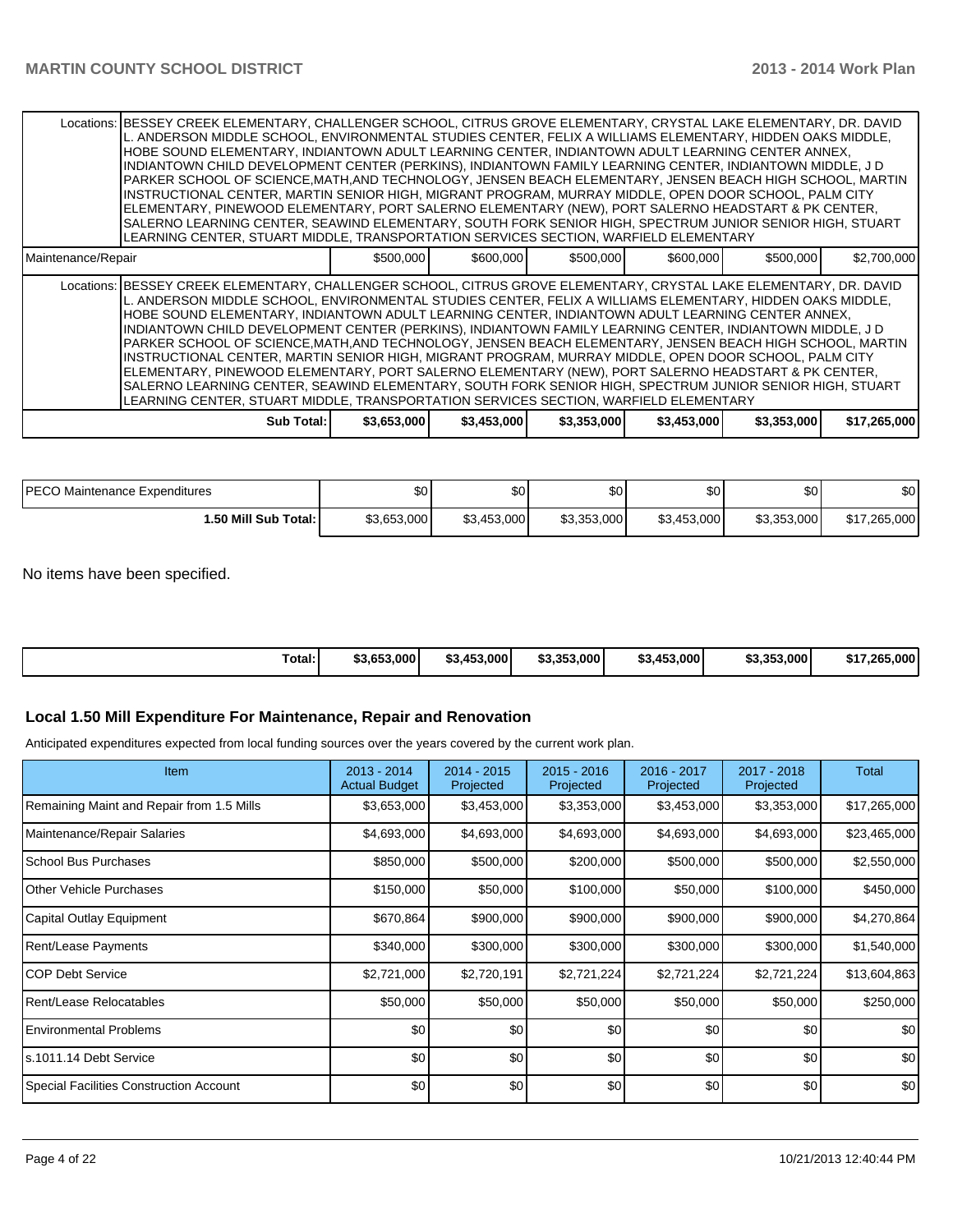| Premiums for Property Casualty Insurance - 1011.71<br>(4a,b) | \$1,666,962  | \$1,766,962  | \$1,716,962  | \$1,766,962  | \$1,716,962  | \$8,634,810   |
|--------------------------------------------------------------|--------------|--------------|--------------|--------------|--------------|---------------|
| Qualified School Construction Bonds (QSCB)                   | \$0          | \$0          | \$0          | \$0          | \$0          | \$0           |
| Qualified Zone Academy Bonds (QZAB)                          | \$0          | \$0          | \$0          | \$0          | \$0          | \$0           |
| <b>C/W ENERGY MGMT</b>                                       | \$300,000    | \$250,000    | \$250,000    | \$250,000    | \$250,000    | \$1,300,000   |
| C/W CODE COMPLIANCE (0539)                                   | \$50,000     | \$50,000     | \$50,000     | \$50,000     | \$50,000     | \$250,000     |
| C/W PROPERTY DAMAGE (0541)                                   | \$50,000     | \$25,000     | \$25,000     | \$25,000     | \$25,000     | \$150,000     |
| C/W PROF. SERV. (0557)                                       | \$200,000    | \$200,000    | \$200,000    | \$200,000    | \$200,000    | \$1,000,000   |
| C/W ATHLETIC FIELDS NEW/UPGRADES (0543)                      | \$150,000    | \$225,000    | \$150,000    | \$225,000    | \$150,000    | \$900,000     |
| C/W SECURITY PROG. (0528)                                    | \$100,000    | \$100,000    | \$100,000    | \$100,000    | \$100,000    | \$500,000     |
| <b>CW SITE IMPROVEMENTS</b>                                  | \$300,000    | \$250,000    | \$250,000    | \$250,000    | \$250,000    | \$1,300,000   |
| ESE EQUIPMENT (PROJ 0590)                                    | \$75,000     | \$100,000    | \$100,000    | \$100,000    | \$100,000    | \$475,000     |
| C/W ATHLETIC FIELDS REPAIR/REPL (0542)                       | \$150,000    | \$150,000    | \$150,000    | \$150,000    | \$150,000    | \$750,000     |
| C/W GROUNDS (0551)                                           | \$150,000    | \$100,000    | \$100,000    | \$100,000    | \$100,000    | \$550,000     |
| C/W TECHNOLOGY PROJECTS                                      | \$5,727,000  | \$4,847,000  | \$4,847,000  | \$4,847,000  | \$5,047,000  | \$25,315,000  |
| C/W REFINISH GYM FLOORS (0544)                               | \$75,000     | \$100,000    | \$75,000     | \$100,000    | \$75,000     | \$425,000     |
| C/W ADA COMPLIANCE (0339)                                    | \$100,000    | \$100,000    | \$100,000    | \$100,000    | \$100,000    | \$500,000     |
| C/W PLUMBING (0553)                                          | \$150,000    | \$200,000    | \$200,000    | \$200,000    | \$200,000    | \$950,000     |
| C/W PLAYGROUNDS (0552)                                       | \$150,000    | \$100,000    | \$100,000    | \$100,000    | \$100,000    | \$550,000     |
| CAREER/VOCATIONAL CAPITAL PROJ (3009)                        | \$100,000    | \$100,000    | \$100,000    | \$100,000    | \$100,000    | \$500,000     |
| C/W OTHER FACILITY NEEDS (0560)                              | \$170,000    | \$150,000    | \$150,000    | \$150,000    | \$150,000    | \$770,000     |
| C/W CUSTODIAL/MAINT EQUIP (0538)                             | \$300,000    | \$150,000    | \$150,000    | \$150,000    | \$150,000    | \$900,000     |
| C/W VEGETATION REMOVAL (0519)                                | \$50,000     | \$50,000     | \$50,000     | \$50,000     | \$50,000     | \$250,000     |
| C/W BLEACHER REPAIR/REPL (0548)                              | \$100,000    | \$50,000     | \$100,000    | \$50,000     | \$100,000    | \$400,000     |
| PORTABLE RELOCATION/REMOVAL (0536)                           | \$50,000     | \$50,000     | \$50,000     | \$50,000     | \$50,000     | \$250,000     |
| <b>Local Expenditure Totals:</b>                             | \$23,291,826 | \$21,780,153 | \$21,331,186 | \$21,781,186 | \$21,831,186 | \$110,015,537 |
|                                                              |              |              |              |              |              |               |

# **Revenue**

## **1.50 Mill Revenue Source**

Schedule of Estimated Capital Outlay Revenue from each currently approved source which is estimated to be available for expenditures on the projects included in the tentative district facilities work program. All amounts are NET after considering carryover balances, interest earned, new COP's, 1011.14 and 1011.15 loans, etc. Districts cannot use 1.5-Mill funds for salaries except for those explicitly associated with maintenance/repair projects. (1011.71 (5), F.S.)

| Item                                                                              | Fund | $2013 - 2014$<br><b>Actual Value</b> | $2014 - 2015$<br>Projected | $2015 - 2016$<br>Projected | 2016 - 2017<br>Projected | $2017 - 2018$<br>Projected | Total            |
|-----------------------------------------------------------------------------------|------|--------------------------------------|----------------------------|----------------------------|--------------------------|----------------------------|------------------|
| $(1)$ Non-exempt property<br>lassessed valuation                                  |      | \$18,216,358,948                     | \$18,243,683,486           | \$18,271,049,012           | \$18,298,455,585         | \$18,325,903,269           | \$91,355,450,300 |
| $(2)$ The Millege projected for<br>discretionary capital outlay per<br>ls.1011.71 |      | 1.50 I                               | l.50 l                     | 1.50 <sub>1</sub>          | ا 50.،                   | 1.50 I                     |                  |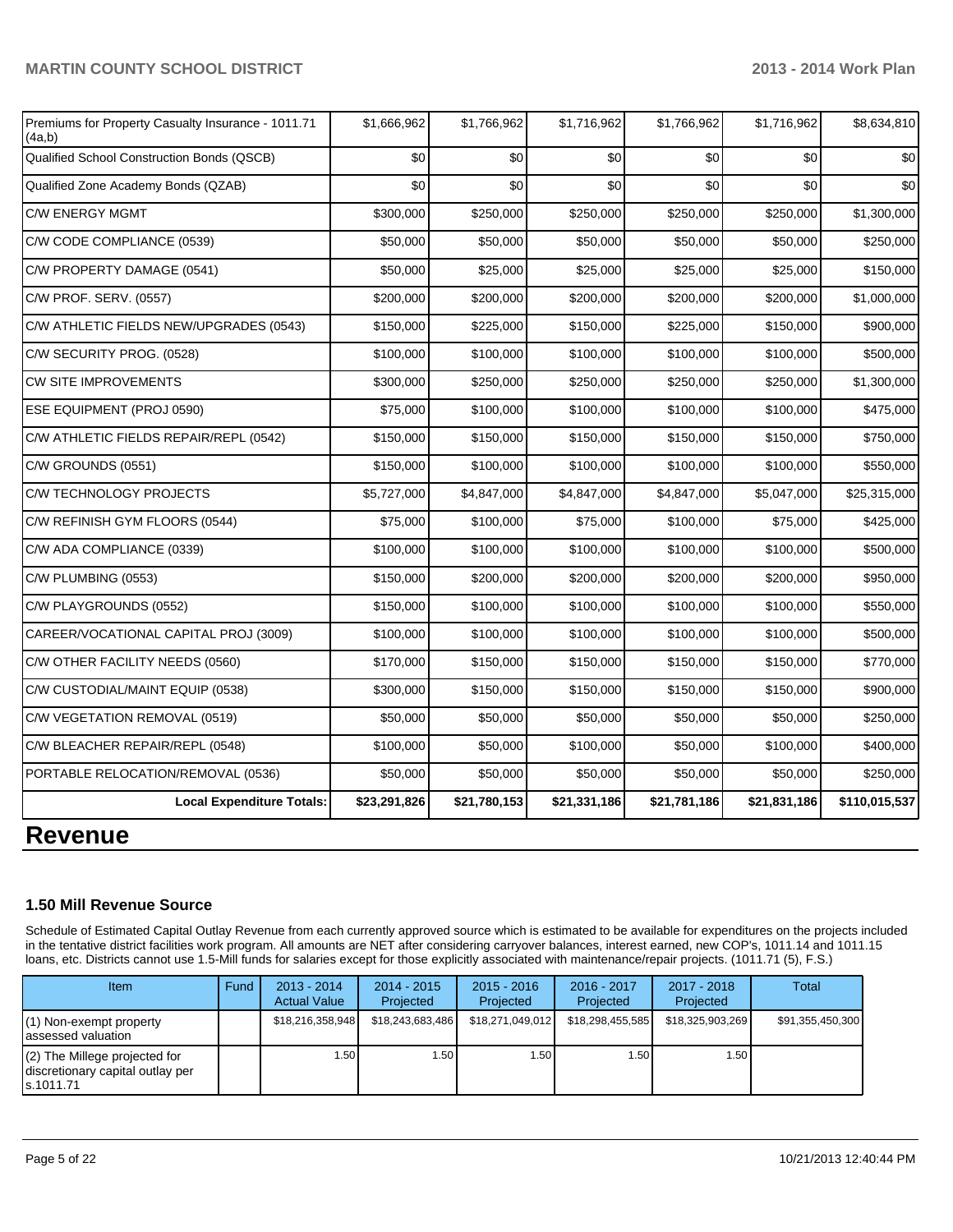| (3) Full value of the 1.50-Mill<br>discretionary capital outlay per<br>ls.1011.71 |       | \$30,603,483 | \$30,649,388 | \$30,695,362 | \$30,741,405 | \$30,787,517 | \$153,477,155 |
|-----------------------------------------------------------------------------------|-------|--------------|--------------|--------------|--------------|--------------|---------------|
| $(4)$ Value of the portion of the 1.50<br>-Mill ACTUALLY levied                   | 370 I | \$26.231.557 | \$26,270,904 | \$26,310,311 | \$26.349.776 | \$26,389,301 | \$131,551,849 |
| $(5)$ Difference of lines (3) and (4)                                             |       | \$4,371,926  | \$4,378,484  | \$4,385,051  | \$4,391,629  | \$4.398.216  | \$21,925,306  |

## **PECO Revenue Source**

The figure in the row designated "PECO Maintenance" will be subtracted from funds available for new construction because PECO maintenance dollars cannot be used for new construction.

| <b>Item</b>                          | Fund | $2013 - 2014$<br><b>Actual Budget</b> | $2014 - 2015$<br>Projected | $2015 - 2016$<br>Projected | 2016 - 2017<br>Projected | 2017 - 2018<br>Projected | Total            |
|--------------------------------------|------|---------------------------------------|----------------------------|----------------------------|--------------------------|--------------------------|------------------|
| <b>IPECO New Construction</b>        | 340  | \$0                                   | \$0                        | \$0                        | \$0                      | \$0                      | \$0 <sub>1</sub> |
| <b>PECO Maintenance Expenditures</b> |      | \$0                                   | \$0                        | \$0                        | \$0                      | \$0                      | \$0 <sub>1</sub> |
|                                      |      | \$0                                   | \$0                        | \$0                        | \$0                      | \$0                      | \$0              |

#### **CO & DS Revenue Source**

Revenue from Capital Outlay and Debt Service funds.

| <b>Item</b>                                        | Fund | $2013 - 2014$<br><b>Actual Budget</b> | 2014 - 2015<br>Projected | $2015 - 2016$<br>Projected | $2016 - 2017$<br>Projected | $2017 - 2018$<br>Projected | Total     |
|----------------------------------------------------|------|---------------------------------------|--------------------------|----------------------------|----------------------------|----------------------------|-----------|
| ICO & DS Cash Flow-through<br><b>I</b> Distributed | 360  | \$184.588                             | \$184,588                | \$184.588                  | \$184.588                  | \$184.588                  | \$922,940 |
| ICO & DS Interest on<br>Undistributed CO           | 360  | \$14,490                              | \$14.490                 | \$14.490                   | \$14.490                   | \$14,490                   | \$72.450  |
|                                                    |      | \$199.078                             | \$199.078                | \$199.078                  | \$199.078                  | \$199,078                  | \$995,390 |

#### **Fair Share Revenue Source**

All legally binding commitments for proportionate fair-share mitigation for impacts on public school facilities must be included in the 5-year district work program.

Nothing reported for this section.

#### **Sales Surtax Referendum**

Specific information about any referendum for a 1-cent or ½-cent surtax referendum during the previous year.

**Did the school district hold a surtax referendum during the past fiscal year 2012 - 2013?**

No

#### **Additional Revenue Source**

Any additional revenue sources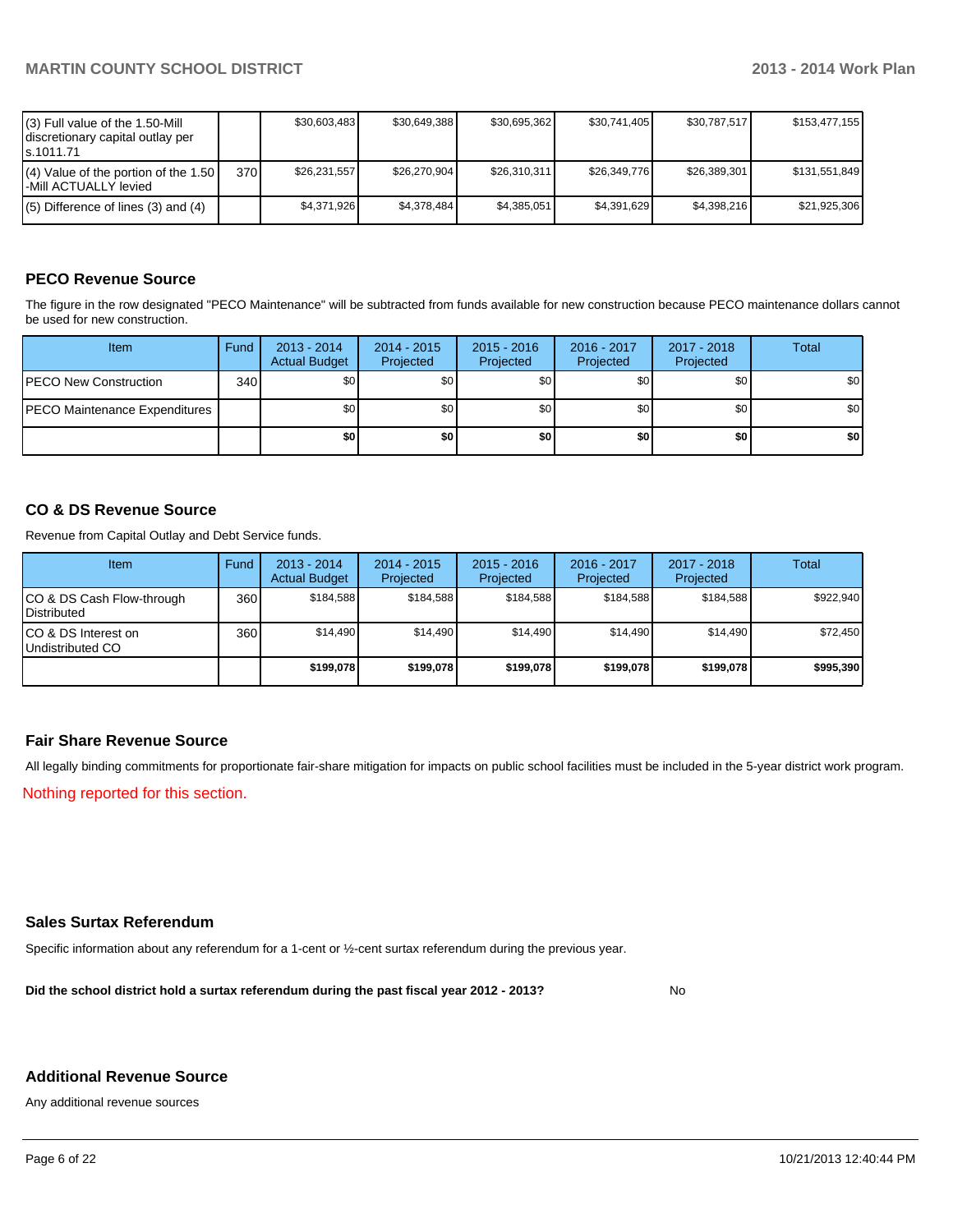| Item                                                                                                               | 2013 - 2014<br><b>Actual Value</b> | 2014 - 2015<br>Projected | 2015 - 2016<br>Projected | 2016 - 2017<br>Projected | 2017 - 2018<br>Projected | <b>Total</b> |
|--------------------------------------------------------------------------------------------------------------------|------------------------------------|--------------------------|--------------------------|--------------------------|--------------------------|--------------|
| Proceeds from a s.1011.14/15 F.S. Loans                                                                            | \$0                                | \$0                      | \$0                      | \$0                      | \$0                      | \$0          |
| District Bonds - Voted local bond<br>referendum proceeds per s.9, Art VII<br><b>State Constitution</b>             | \$0                                | \$0                      | \$0                      | \$0                      | \$0                      | \$0          |
| Proceeds from Special Act Bonds                                                                                    | \$0                                | \$0                      | \$0                      | \$0                      | \$0                      | \$0          |
| Estimated Revenue from CO & DS Bond<br>Sale                                                                        | \$0                                | \$0                      | \$0                      | \$0                      | \$0                      | \$0          |
| Proceeds from Voted Capital<br>Improvements millage                                                                | \$0                                | \$0                      | \$0                      | \$0                      | \$0                      | \$0          |
| Other Revenue for Other Capital Projects                                                                           | \$28,000                           | \$28,000                 | \$28,000                 | \$28,000                 | \$28,000                 | \$140,000    |
| Proceeds from 1/2 cent sales surtax<br>authorized by school board                                                  | \$0                                | \$0                      | \$0                      | \$0                      | \$0                      | \$0          |
| Proceeds from local governmental<br>infrastructure sales surtax                                                    | \$0                                | \$0                      | \$0                      | \$0                      | \$0                      | \$0          |
| Proceeds from Certificates of<br>Participation (COP's) Sale                                                        | \$0                                | \$0                      | \$0                      | \$0                      | \$0                      | \$0          |
| Classrooms First Bond proceeds amount<br>authorized in FY 1997-98                                                  | \$0                                | \$0                      | \$0                      | \$0                      | \$0                      | \$0          |
| <b>Classrooms for Kids</b>                                                                                         | \$0                                | \$0                      | \$0                      | \$0                      | \$0                      | \$0          |
| <b>District Equity Recognition</b>                                                                                 | \$0                                | \$0                      | \$0                      | \$0                      | \$0                      | \$0          |
| <b>Federal Grants</b>                                                                                              | \$0                                | \$0                      | \$0                      | \$0                      | \$0                      | \$0          |
| Proportionate share mitigation (actual<br>cash revenue only, not in kind donations)                                | \$0                                | \$0                      | \$0                      | \$0                      | \$0                      | \$0          |
| Impact fees received                                                                                               | \$1,350,000                        | \$1,200,000              | \$1,200,000              | \$1,200,000              | \$1,200,000              | \$6,150,000  |
| Private donations                                                                                                  | \$0                                | \$0                      | \$0                      | \$0                      | \$0                      | \$0          |
| Grants from local governments or not-for-<br>profit organizations                                                  | \$0                                | \$0                      | \$0                      | \$0                      | \$0                      | \$0          |
| Interest, Including Profit On Investment                                                                           | \$10,000                           | \$10,000                 | \$10,000                 | \$10,000                 | \$10,000                 | \$50,000     |
| Revenue from Bonds pledging proceeds<br>from 1 cent or 1/2 cent Sales Surtax                                       | \$0                                | \$0                      | \$0                      | \$0                      | \$0                      | \$0          |
| <b>Total Fund Balance Carried Forward</b>                                                                          | \$5,045,588                        | \$2,180,482              | \$2,496,396              | \$4,620,684              | \$5,014,437              | \$19,357,587 |
| General Capital Outlay Obligated Fund<br><b>Balance Carried Forward From Total</b><br>Fund Balance Carried Forward | \$0                                | \$0                      | \$0                      | \$0                      | \$0                      | \$0          |
| Special Facilities Construction Account                                                                            | \$0                                | \$0                      | \$0                      | \$0                      | \$0                      | \$0          |
| One Cent - 1/2 Cent Sales Surtax Debt<br>Service From Total Fund Balance Carried<br>Forward                        | \$0                                | \$0                      | \$0                      | \$0                      | \$0                      | \$0          |
| Capital Outlay Projects Funds Balance<br>Carried Forward From Total Fund<br><b>Balance Carried Forward</b>         | \$0                                | \$0                      | \$0                      | \$0                      | \$0                      | \$0          |
| <b>Subtotal</b>                                                                                                    | \$6,433,588                        | \$3,418,482              | \$3,734,396              | \$5,858,684              | \$6,252,437              | \$25,697,587 |

# **Total Revenue Summary**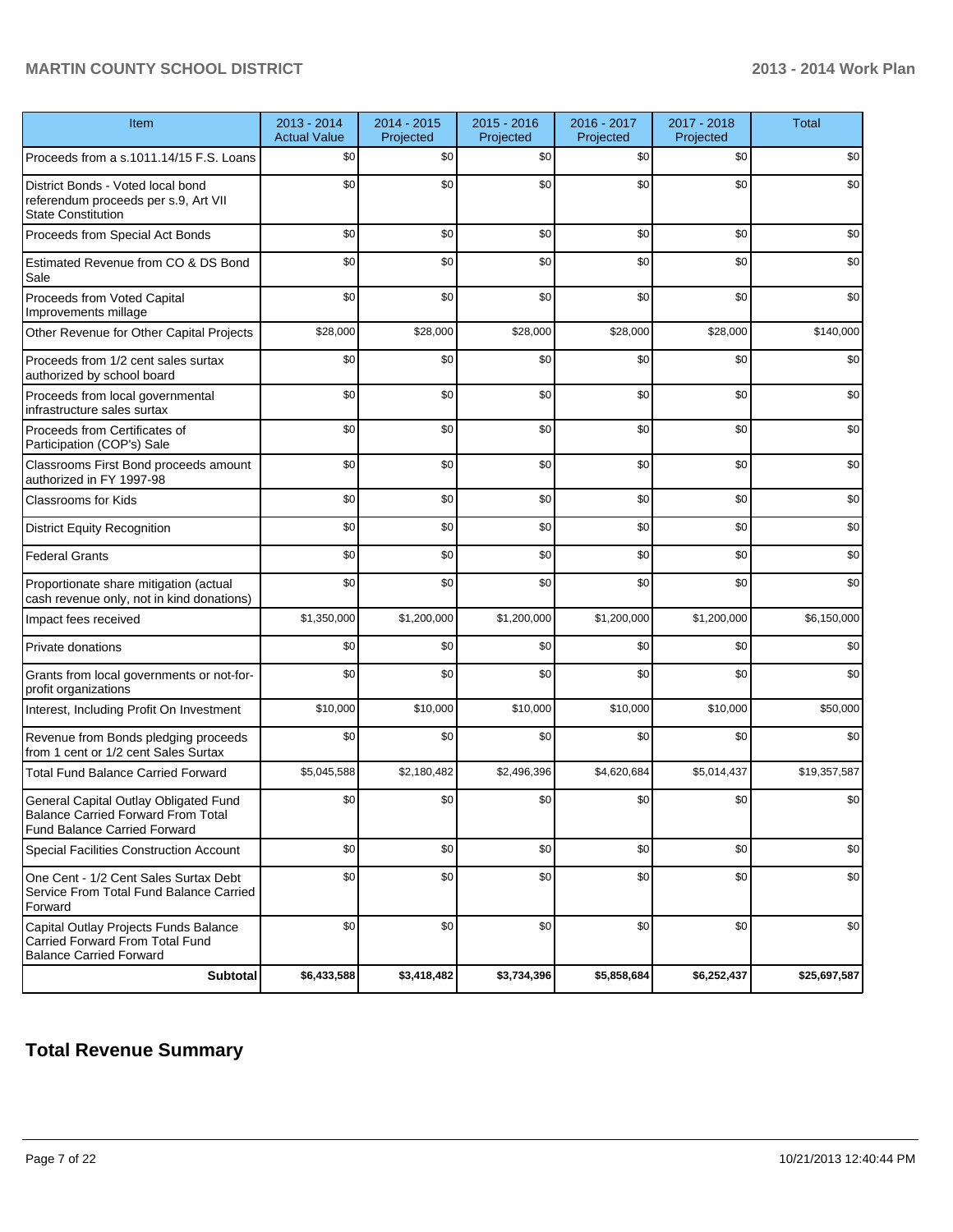| Item Name                                                  | $2013 - 2014$<br><b>Budget</b> | $2014 - 2015$<br>Projected | $2015 - 2016$<br>Projected | $2016 - 2017$<br>Projected | $2017 - 2018$<br>Projected | <b>Five Year Total</b> |
|------------------------------------------------------------|--------------------------------|----------------------------|----------------------------|----------------------------|----------------------------|------------------------|
| Local 1.5 Mill Discretionary Capital Outlay<br>Revenue     | \$26,231,557                   | \$26,270,904               | \$26,310,311               | \$26,349,776               | \$26,389,301               | \$131,551,849          |
| PECO and 1.5 Mill Maint and Other 1.5<br>Mill Expenditures | (\$23,291,826)                 | (S21,780,153)              | (S21, 331, 186)            | $(\$21,781,186)$           | (S21, 831, 186)            | (\$110,015,537)        |
| <b>PECO Maintenance Revenue</b>                            | \$0                            | \$0                        | \$0                        | \$0                        | \$0                        | \$0                    |
| Available 1.50 Mill for New<br><b>Construction</b>         | \$2,939,731                    | \$4,490,751                | \$4,979,125                | \$4,568,590                | \$4,558,115                | \$21,536,312           |

| Item Name                        | $2013 - 2014$<br><b>Budget</b> | $2014 - 2015$<br>Projected | $2015 - 2016$<br>Projected | $2016 - 2017$<br>Projected | $2017 - 2018$<br>Projected | <b>Five Year Total</b> |
|----------------------------------|--------------------------------|----------------------------|----------------------------|----------------------------|----------------------------|------------------------|
| ICO & DS Revenue                 | \$199,078                      | \$199,078                  | \$199.078                  | \$199,078                  | \$199,078                  | \$995,390              |
| IPECO New Construction Revenue   | \$0                            | \$0                        | \$0                        | \$0                        | \$0                        | \$0 <sub>1</sub>       |
| IOther/Additional Revenue        | \$6,433,588                    | \$3,418,482                | \$3,734,396                | \$5,858,684                | \$6,252,437                | \$25,697,587           |
| <b>Total Additional Revenuel</b> | \$6,632,666                    | \$3,617,560                | \$3,933,474                | \$6,057,762                | \$6,451,515                | \$26,692,977           |
| <b>Total Available Revenue</b>   | \$9,572,397                    | \$8,108,311                | \$8,912,599                | \$10,626,352               | \$11,009,630               | \$48,229,289           |

# **Project Schedules**

#### **Capacity Project Schedules**

A schedule of capital outlay projects necessary to ensure the availability of satisfactory classrooms for the projected student enrollment in K-12 programs.

Nothing reported for this section.

| <b>Planned Cost:</b>     |  |  |  |
|--------------------------|--|--|--|
| <b>Student Stations:</b> |  |  |  |
| <b>Total Classrooms:</b> |  |  |  |
| Gross Sq Ft:             |  |  |  |

## **Other Project Schedules**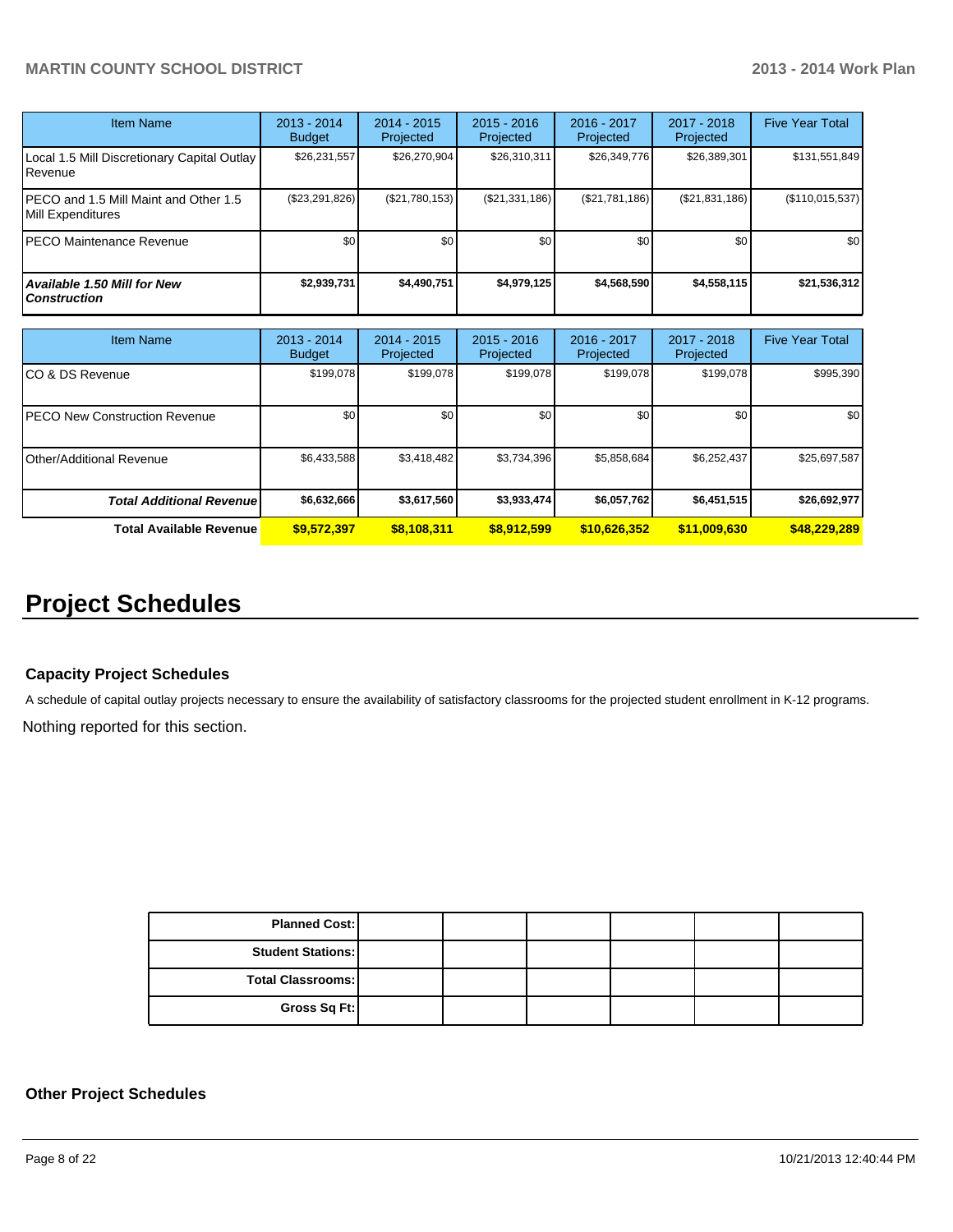Major renovations, remodeling, and additions of capital outlay projects that do not add capacity to schools.

| <b>Project Description</b>                                  | Location                                | $2013 - 2014$<br><b>Actual Budget</b> | $2014 - 2015$<br>Projected | $2015 - 2016$<br>Projected | 2016 - 2017<br>Projected | 2017 - 2018<br>Projected | Total           | Funded               |
|-------------------------------------------------------------|-----------------------------------------|---------------------------------------|----------------------------|----------------------------|--------------------------|--------------------------|-----------------|----------------------|
| <b>INFRASTRUCTURE</b><br><b>UPGRADES</b>                    | SOUTH FORK SENIOR<br><b>HIGH</b>        | \$150,000                             | \$200,000                  | \$200,000                  | \$200,000                | \$200,000                | \$950,000 Yes   |                      |
| <b>CLASSROOM BLDG</b>                                       | <b>SOUTH FORK SENIOR</b><br><b>HIGH</b> | \$0                                   | \$0                        | \$0                        | \$0                      | \$0                      |                 | \$0 <sup>Yes</sup>   |
| PHASE III REPLACEMENT<br>IMEDIA & ADMIN                     | <b>STUART MIDDLE</b>                    | \$0                                   | \$5,370,000                | \$0                        | \$0                      | \$0                      | \$5,370,000 Yes |                      |
| IMULTIPLE BLDG DEMO AND<br>ISITE CLEARING                   | <b>MURRAY MIDDLE</b>                    | \$0                                   | \$0                        | \$0                        | \$0                      | \$0                      |                 | \$0 <sup>l</sup> Yes |
| REPLACE ADMIN AND MEDIA                                     | <b>INDIANTOWN MIDDLE</b>                | \$0                                   | \$0                        | \$0                        | \$0                      | \$4,075,000              | \$4,075,000 Yes |                      |
| <b>REPLACE ADMIN&amp; MEDIA</b>                             | <b>MURRAY MIDDLE</b>                    | \$0                                   | \$0                        | \$0                        | \$5,370,000              | \$0                      | \$5,370,000 Yes |                      |
| <b>IREPLACE ADMIN AND</b><br>ICLASSROOMS                    | <b>MARTIN SENIOR HIGH</b>               | \$6,400,000                           | \$0                        | \$0                        | \$0                      | \$0                      | \$6,400,000 Yes |                      |
| IREPLACEMENT CAFETERIA                                      | <b>SOUTH FORK SENIOR</b><br><b>HIGH</b> | \$0                                   | \$0                        | \$0                        | \$0                      | \$4,100,000              | \$4,100,000 Yes |                      |
| <b>BLDG 18 DEMO AND SITE</b><br>ICLEARING                   | <b>WARFIELD</b><br><b>ELEMENTARY</b>    | \$0                                   | \$0                        | \$0                        | \$0                      | \$0                      |                 | \$0 <sup>l</sup> Yes |
| IPHASE IV-REPLACE ADMIN<br><b>AND MEDIA</b>                 | <b>WARFIELD</b><br><b>ELEMENTARY</b>    | \$0                                   | \$0                        | \$2,400,000                | \$0                      | \$0                      | \$2,400,000 Yes |                      |
| <b>ISCIENCE BUILDING</b><br><b>RENOVATION</b>               | <b>MARTIN SENIOR HIGH</b>               | \$800,000                             | \$0                        | \$0                        | \$0                      | \$0                      | \$800,000 Yes   |                      |
| <b>NEW CLASSROOM BLDG</b>                                   | JENSEN BEACH HIGH<br><b>SCHOOL</b>      | \$0                                   | \$0                        | \$1,650,000                | \$0                      | \$0                      | \$1,650,000 Yes |                      |
| BATHROOM AND CAFETERIA HIDDEN OAKS MIDDLE<br><b>REMODEL</b> |                                         | \$0                                   | \$0                        | \$0                        | \$0                      | \$2,634,630              | \$2,634,630 Yes |                      |
|                                                             |                                         | \$7,350,000                           | \$5,570,000                | \$4,250,000                | \$5,570,000              | \$11,009,630             | \$33,749,630    |                      |

#### **Additional Project Schedules**

Any projects that are not identified in the last approved educational plant survey.

Nothing reported for this section.

## **Non Funded Growth Management Project Schedules**

Schedule indicating which projects, due to planned development, that CANNOT be funded from current revenues projected over the next five years.

Nothing reported for this section.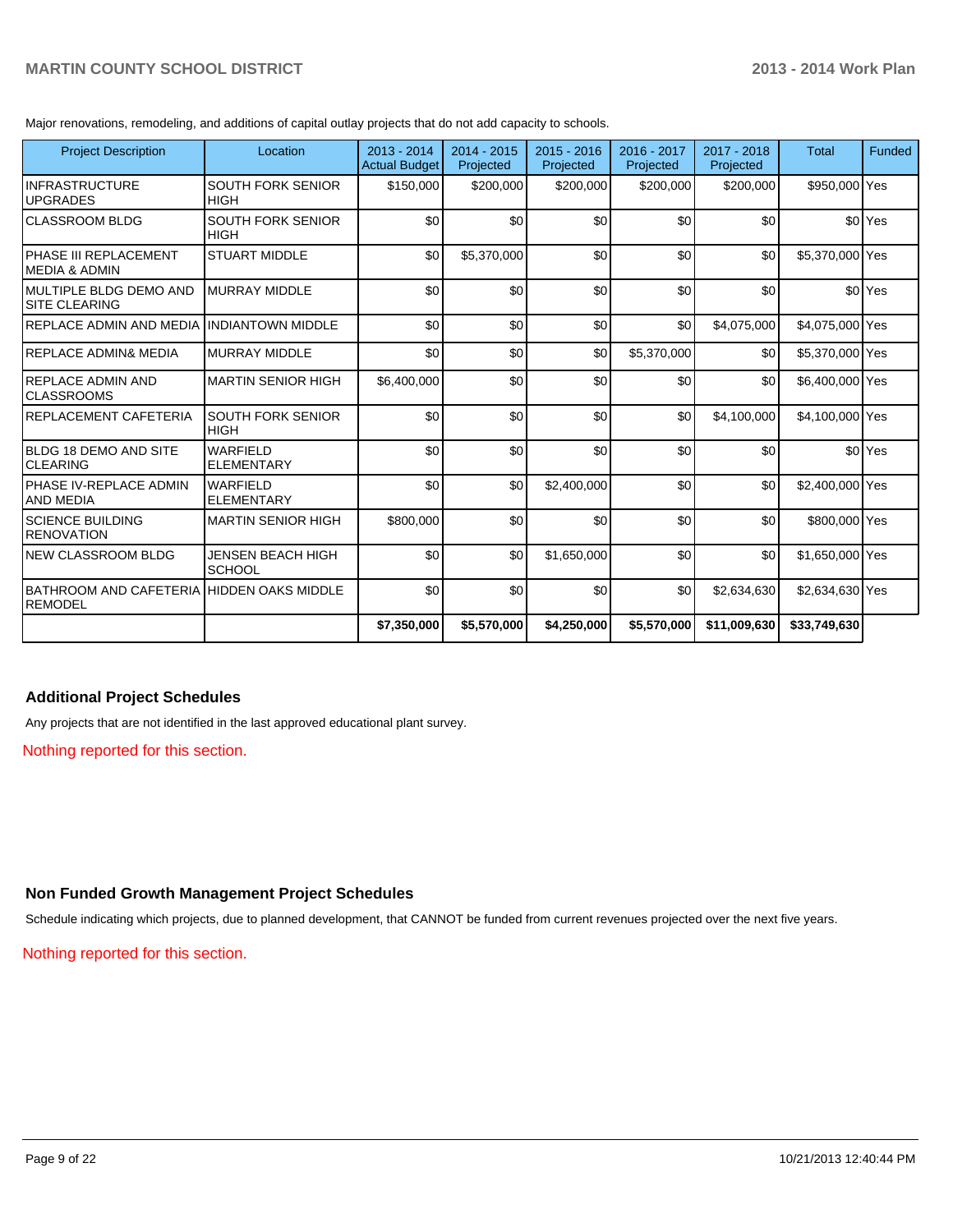# **Capacity Tracking**

| Location                                                           | $2013 -$<br>2014 Satis.<br>Stu. Sta. | Actual<br>$2013 -$<br><b>2014 FISH</b><br>Capacity | Actual<br>$2012 -$<br>2013<br><b>COFTE</b> | # Class<br>Rooms | Actual<br>Average<br>$2013 -$<br>2014 Class<br><b>Size</b> | Actual<br>$2013 -$<br>2014<br><b>Utilization</b> | <b>New</b><br>Stu.<br>Capacity | <b>New</b><br>Rooms to<br>be<br>Added/Re<br>moved | Projected<br>$2017 -$<br>2018<br><b>COFTE</b> | Projected<br>$2017 -$<br>2018<br><b>Utilization</b> | Projected<br>$2017 -$<br>2018 Class<br><b>Size</b> |
|--------------------------------------------------------------------|--------------------------------------|----------------------------------------------------|--------------------------------------------|------------------|------------------------------------------------------------|--------------------------------------------------|--------------------------------|---------------------------------------------------|-----------------------------------------------|-----------------------------------------------------|----------------------------------------------------|
| <b>STUART MIDDLE</b>                                               | 1,285                                | 1,156                                              | 920                                        | 54               | 17                                                         | 80.00 %                                          | $\mathbf 0$                    | $\Omega$                                          | 916                                           | 79.00 %                                             | 17                                                 |
| MARTIN SENIOR HIGH                                                 | 2,420                                | 2,299                                              | 1,884                                      | 98               | 19                                                         | 82.00 %                                          | $-54$                          | $-3$                                              | 2,140                                         | 95.00 %                                             | 23                                                 |
| <b>STUART LEARNING</b><br><b>CENTER</b>                            | 365                                  | $\mathbf{0}$                                       | $\Omega$                                   | 16               | 0                                                          | 0.00%                                            | 0                              | $\Omega$                                          | $\Omega$                                      | 0.00%                                               | $\mathbf 0$                                        |
| <b>PALM CITY</b><br><b>ELEMENTARY</b>                              | 714                                  | 714                                                | 668                                        | 39               | 17                                                         | 94.00 %                                          | $-36$                          | $-2$                                              | 618                                           | 91.00%                                              | 17                                                 |
| OPEN DOOR SCHOOL                                                   | $\Omega$                             | 0                                                  | $\Omega$                                   | 0                | 0                                                          | 0.00%                                            | 0                              | $\overline{0}$                                    | $\mathbf 0$                                   | 0.00%                                               | $\mathbf 0$                                        |
| SPECTRUM JUNIOR<br><b>SENIOR HIGH</b>                              | 218                                  | 218                                                | 68                                         | 11               | 6                                                          | 31.00 %                                          | 0                              | $\Omega$                                          | 69                                            | 32.00 %                                             | 6                                                  |
| <b>CITRUS GROVE</b><br><b>ELEMENTARY</b>                           | 767                                  | 767                                                | 590                                        | 41               | 14                                                         | 77.00 %                                          | 0                              | $\Omega$                                          | 619                                           | 81.00%                                              | 15                                                 |
| <b>TRANSPORTATION</b><br>SERVICES SECTION                          | $\Omega$                             | $\Omega$                                           | $\Omega$                                   | $\mathbf 0$      | 0                                                          | 0.00%                                            | 0                              | $\Omega$                                          | $\mathbf 0$                                   | 0.00%                                               | $\mathbf 0$                                        |
| <b>INDIANTOWN ADULT</b><br><b>LEARNING CENTER</b><br><b>ANNEX</b>  | 25                                   | $\Omega$                                           | $\Omega$                                   | 1                | 0                                                          | 0.00%                                            | $\Omega$                       | $\Omega$                                          | $\Omega$                                      | 0.00%                                               | $\mathbf 0$                                        |
| <b>PORT SALERNO</b><br>ELEMENTARY (NEW)                            | 823                                  | 823                                                | 787                                        | 45               | 17                                                         | 96.00 %                                          | $\mathbf 0$                    | $\Omega$                                          | 850                                           | 103.00%                                             | 19                                                 |
| JENSEN BEACH HIGH<br><b>SCHOOL</b>                                 | 1,636                                | 1,554                                              | 1,612                                      | 68               | 24                                                         | 104.00%                                          | 36                             | $\overline{2}$                                    | 1,720                                         | 108.00%                                             | 25                                                 |
| J D PARKER SCHOOL<br>OF SCIENCE, MATH, AND<br><b>TECHNOLOGY</b>    | 695                                  | 695                                                | 675                                        | 40               | 17                                                         | 97.00 %                                          | $\Omega$                       | $\Omega$                                          | 691                                           | 99.00 %                                             | 17                                                 |
| DR. DAVID L.<br>ANDERSON MIDDLE<br>SCHOOL                          | 1,316                                | 1,184                                              | 990                                        | 57               | 17                                                         | 84.00 %                                          | $\Omega$                       | $\Omega$                                          | 1,006                                         | 85.00 %                                             | 18                                                 |
| <b>HIDDEN OAKS MIDDLE</b>                                          | 1,455                                | 1,309                                              | 1,081                                      | 62               | 17                                                         | 83.00 %                                          | 0                              | $\Omega$                                          | 1,109                                         | 85.00 %                                             | 18                                                 |
| <b>BESSEY CREEK</b><br><b>ELEMENTARY</b>                           | 599                                  | 599                                                | 538                                        | 35               | 15                                                         | 90.00 %                                          | 0                              | $\Omega$                                          | 485                                           | 81.00%                                              | 14                                                 |
| <b>FELIX A WILLIAMS</b><br><b>ELEMENTARY</b>                       | 671                                  | 671                                                | 652                                        | 37               | 18                                                         | 97.00 %                                          | 0                              | $\Omega$                                          | 607                                           | 90.00%                                              | 16                                                 |
| <b>INDIANTOWN FAMILY</b><br><b>LEARNING CENTER</b>                 | 35                                   | $\Omega$                                           | $\Omega$                                   | $\boldsymbol{2}$ | 0                                                          | 0.00%                                            | $\Omega$                       | $\Omega$                                          | $\Omega$                                      | 0.00%                                               | $\mathbf 0$                                        |
| SEAWIND ELEMENTARY                                                 | 764                                  | 764                                                | 752                                        | 41               | 18                                                         | 98.00 %                                          | $\vert 0 \vert$                | $\overline{0}$                                    | 721                                           | 94.00 %                                             | 18                                                 |
| <b>INDIANTOWN CHILD</b><br><b>IDEVELOPMENT</b><br>CENTER (PERKINS) | 216                                  | 216                                                | 9 <sup>1</sup>                             | 12               | $\mathbf{1}$                                               | 4.00 %                                           | $\overline{0}$                 | $\Omega$                                          | $\overline{0}$                                | 0.00%                                               | $\mathbf 0$                                        |
| <b>JENSEN BEACH</b><br>ELEMENTARY                                  | 668                                  | 668                                                | 583                                        | 37               | 16                                                         | 87.00 %                                          | $\Omega$                       | $\Omega$                                          | 577                                           | 86.00%                                              | 16                                                 |
| <b>INDIANTOWN MIDDLE</b>                                           | 1,348                                | 1,213                                              | 438                                        | 57               | 8                                                          | 36.00 %                                          | 302                            | $-16$                                             | $\mathbf 0$                                   | 0.00%                                               | $\mathbf 0$                                        |
| SOUTH FORK SENIOR<br><b>HIGH</b>                                   | 1,794                                | 1,704                                              | 1,788                                      | 79               | 23                                                         | 105.00 %                                         | 0                              | $\overline{0}$                                    | 1,978                                         | 116.00%                                             | 25                                                 |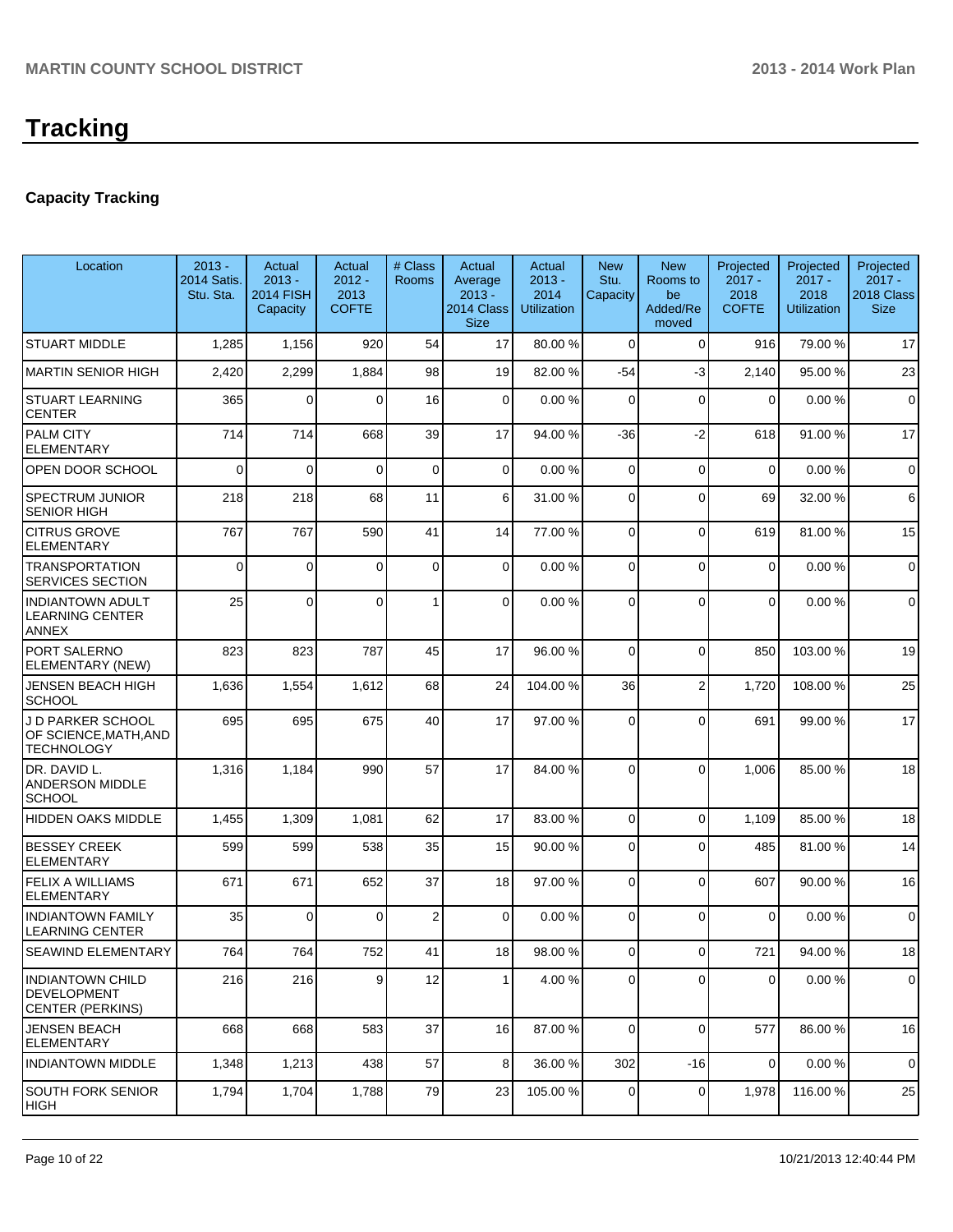|                                             | 22,908 | 21,563 | 17,495   | 1,101           | 16             | 81.14%  | $-56$    | $-33$    | 17,418   | 80.99%  | 16          |
|---------------------------------------------|--------|--------|----------|-----------------|----------------|---------|----------|----------|----------|---------|-------------|
| IINDIANTOWN ADULT<br>ILEARNING CENTER       | 110    | 165    | $\Omega$ | 5               | $\Omega$       | 0.00%   | $\Omega$ | $\Omega$ | $\Omega$ | 0.00%   | $\mathbf 0$ |
| <b>IWARFIELD</b><br>IELEMENTARY             | 886    | 886    | 725      | 48              | 15             | 82.00 % | $\Omega$ | $\Omega$ | 672      | 76.00 % | 14          |
| <b>HOBE SOUND</b><br>IELEMENTARY            | 776    | 776    | 651      | 42              | 15             | 84.00 % | $\Omega$ | $\Omega$ | 593      | 76.00 % | 14          |
| ISALERNO LEARNING<br>ICENTER                | 229    | 229    |          | 11              | $\Omega$       | 0.00%   | $\Omega$ | $\Omega$ | $\Omega$ | 0.00%   | $\mathbf 0$ |
| IPORT SALERNO<br>IHEADSTART & PK<br>ICENTER | 54     | 54     | 23       | 3               | 8 <sup>1</sup> | 42.00 % | $\Omega$ | ∩        | $\Omega$ | 0.00%   | $\mathbf 0$ |
| IMURRAY MIDDLE                              | 1,396  | 1,256  | 751      | 62              | 12             | 60.00 % | $-304$   | $-14$    | 763      | 80.00 % | 16          |
| ICRYSTAL LAKE<br>IELEMENTARY                | 688    | 688    | 516      | 38 <sup>1</sup> | 14             | 75.00 % | $\Omega$ | $\Omega$ | 479      | 70.00 % | 13          |
| CHALLENGER SCHOOL                           | 171    | 171    | 39       | 16              | 2 <sub>1</sub> | 23.00 % | $\Omega$ | $\Omega$ | 40       | 23.00 % | 3           |
| <b>IPINEWOOD</b><br>IELEMENTARY             | 784    | 784    | 756      | 44              | 17             | 96.00 % |          | $\Omega$ | 765      | 98.00 % | 17          |

The COFTE Projected Total (17,418) for 2017 - 2018 must match the Official Forecasted COFTE Total (17,395 ) for 2017 - 2018 before this section can be completed. In the event that the COFTE Projected Total does not match the Official forecasted COFTE, then the Balanced Projected COFTE Table should be used to balance COFTE.

| Projected COFTE for 2017 - 2018 |        | <b>Grade Level Type</b> | <b>Balanced Projected</b><br>COFTE for 2017 - 2018 |
|---------------------------------|--------|-------------------------|----------------------------------------------------|
| Elementary (PK-3)               | 4,980  |                         |                                                    |
| Middle (4-8)                    | 6,966  |                         |                                                    |
|                                 |        | Elementary (PK-3)       | $-23$                                              |
| High (9-12)                     | 5,449  |                         |                                                    |
|                                 |        | Middle (4-8)            | 0                                                  |
|                                 | 17,395 |                         |                                                    |
|                                 |        | High (9-12)             | 0                                                  |
|                                 |        |                         |                                                    |
|                                 |        |                         | 17,395                                             |

#### **Relocatable Replacement**

Number of relocatable classrooms clearly identified and scheduled for replacement in the school board adopted financially feasible 5-year district work program.

| Location                               | $2013 - 2014$ | $2014 - 2015$ | $2015 - 2016$ | 2016 - 2017 1 2017 - 2018 | Year 5 Total |
|----------------------------------------|---------------|---------------|---------------|---------------------------|--------------|
| <b>Total Relocatable Replacements:</b> |               |               |               |                           |              |

## **Charter Schools Tracking**

Information regarding the use of charter schools.

| Location-Type                  | # Relocatable  <br>units or<br>permanent<br><b>classrooms</b> | Owner         | Year Started or I<br>Scheduled | Student<br><b>Stations</b> | <b>Students</b><br>Enrolled | Years in<br>Contract | <b>Total Charter</b><br><b>Students</b><br>projected for<br>2017 - 2018 |
|--------------------------------|---------------------------------------------------------------|---------------|--------------------------------|----------------------------|-----------------------------|----------------------|-------------------------------------------------------------------------|
| Clark Advanced Learning Center |                                                               | 9 COMBINATION | 2004                           | 225                        | 234                         |                      | 240                                                                     |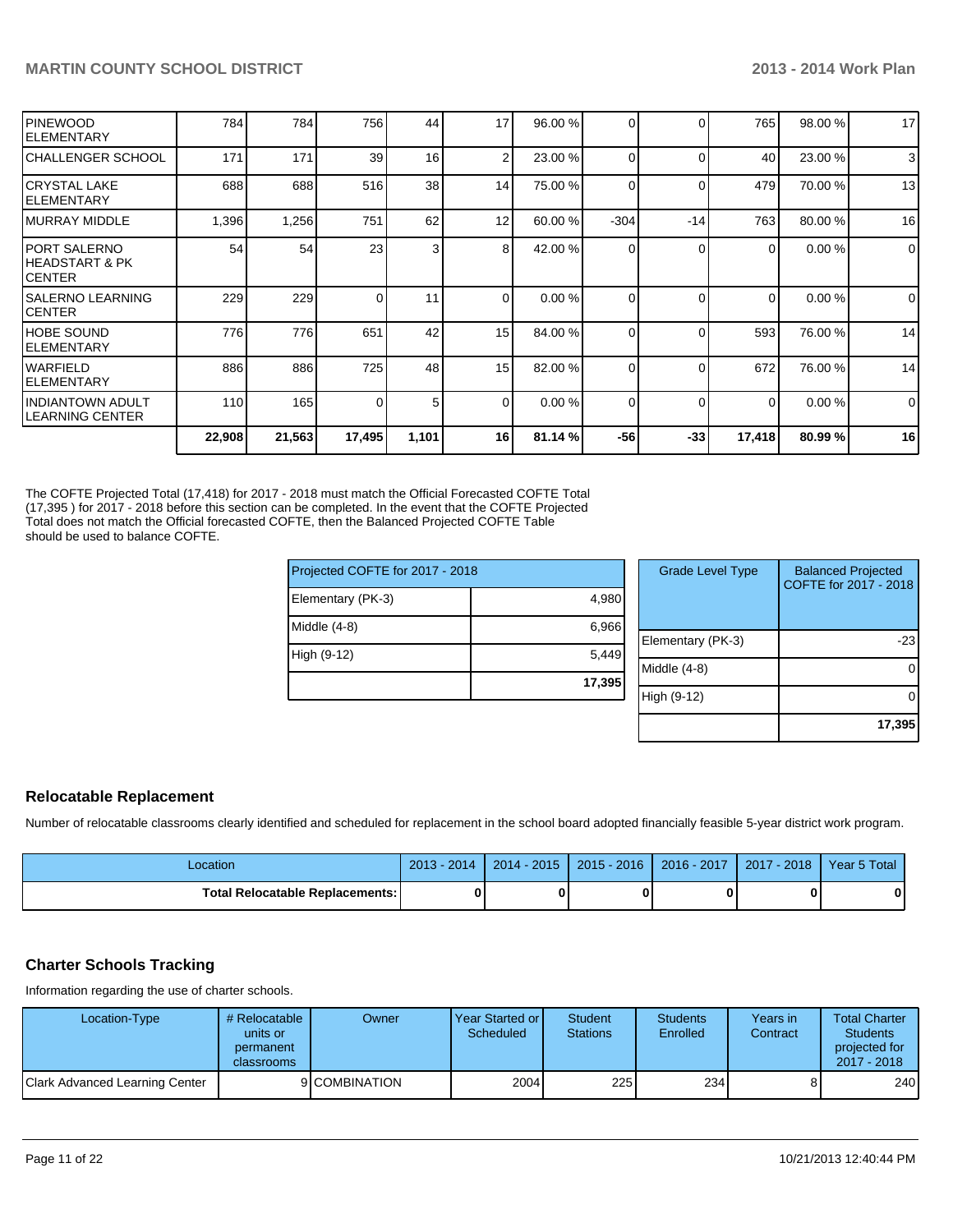| . Learning Center<br>Hope<br>$\cdot$ |   | <b>DDIVATE</b> | 2004 | 32<br>- - | $\sim$<br>-34 | $\Omega$ | 60  |
|--------------------------------------|---|----------------|------|-----------|---------------|----------|-----|
|                                      | w |                |      | 257       | 268           |          | 300 |

## **Special Purpose Classrooms Tracking**

The number of classrooms that will be used for certain special purposes in the current year, by facility and type of classroom, that the district will, 1), not use for educational purposes, and 2), the co-teaching classrooms that are not open plan classrooms and will be used for educational purposes.

| School | <b>School Type</b>                   | $#$ of Elementary<br>K-3 Classrooms | # of Middle 4-8<br><b>Classrooms</b> | # of High $9-12$<br><b>Classrooms</b> | # of $ESE$<br>Classrooms | # of Combo<br><b>Classrooms</b> | Total<br><b>Classrooms</b> |
|--------|--------------------------------------|-------------------------------------|--------------------------------------|---------------------------------------|--------------------------|---------------------------------|----------------------------|
|        | <b>Total Educational Classrooms:</b> |                                     |                                      |                                       |                          |                                 | 01                         |
| School | <b>School Type</b>                   | # of Elementary<br>K-3 Classrooms   | # of Middle 4-8<br><b>Classrooms</b> | # of High $9-12$<br><b>Classrooms</b> | # of $ESE$<br>Classrooms | # of Combo<br><b>Classrooms</b> | Total<br><b>Classrooms</b> |
|        | <b>Total Co-Teaching Classrooms:</b> |                                     |                                      |                                       |                          |                                 | 0                          |

#### **Infrastructure Tracking**

**Necessary offsite infrastructure requirements resulting from expansions or new schools. This section should include infrastructure information related to capacity project schedules and other project schedules (Section 4).**

No offsite infrastructure needs required in the current five year plan.

**Proposed location of planned facilities, whether those locations are consistent with the comprehensive plans of all affected local governments, and recommendations for infrastructure and other improvements to land adjacent to existing facilities. Provisions of 1013.33(12), (13) and (14) and 1013.36 must be addressed for new facilities planned within the 1st three years of the plan (Section 5).**

School Board Capital Plan is consistent with the Martin County Comp Plan. Updated DOE Whole Plant Survey may be required in 2013-2014 to update longrange component of the DOE Work Plan.

**Consistent with Comp Plan?** Yes

#### **Net New Classrooms**

The number of classrooms, by grade level and type of construction, that were added during the last fiscal year.

| List the net new classrooms added in the 2012 - 2013 fiscal year.                                                                                       |                               |                            |                                 | vear.                  |                                                                        | List the net new classrooms to be added in the 2013 - 2014 fiscal |                                |                        |
|---------------------------------------------------------------------------------------------------------------------------------------------------------|-------------------------------|----------------------------|---------------------------------|------------------------|------------------------------------------------------------------------|-------------------------------------------------------------------|--------------------------------|------------------------|
| "Classrooms" is defined as capacity carrying classrooms that are added to increase<br>capacity to enable the district to meet the Class Size Amendment. |                               |                            |                                 |                        | Totals for fiscal year 2013 - 2014 should match totals in Section 15A. |                                                                   |                                |                        |
| Location                                                                                                                                                | $2012 - 2013 \#$<br>Permanent | $2012 - 2013$ #<br>Modular | $2012 - 2013 \#$<br>Relocatable | $2012 - 2013$<br>Total | $2013 - 2014$ #<br>Permanent                                           | $2013 - 2014$ #<br>Modular                                        | $2013 - 2014$ #<br>Relocatable | $2013 - 2014$<br>Total |
| Elementary (PK-3)                                                                                                                                       |                               |                            |                                 |                        |                                                                        |                                                                   |                                |                        |
| Middle (4-8)                                                                                                                                            |                               |                            |                                 |                        |                                                                        |                                                                   |                                | 01                     |
| High (9-12)                                                                                                                                             |                               |                            |                                 |                        |                                                                        |                                                                   |                                |                        |
|                                                                                                                                                         |                               |                            |                                 |                        |                                                                        |                                                                   |                                |                        |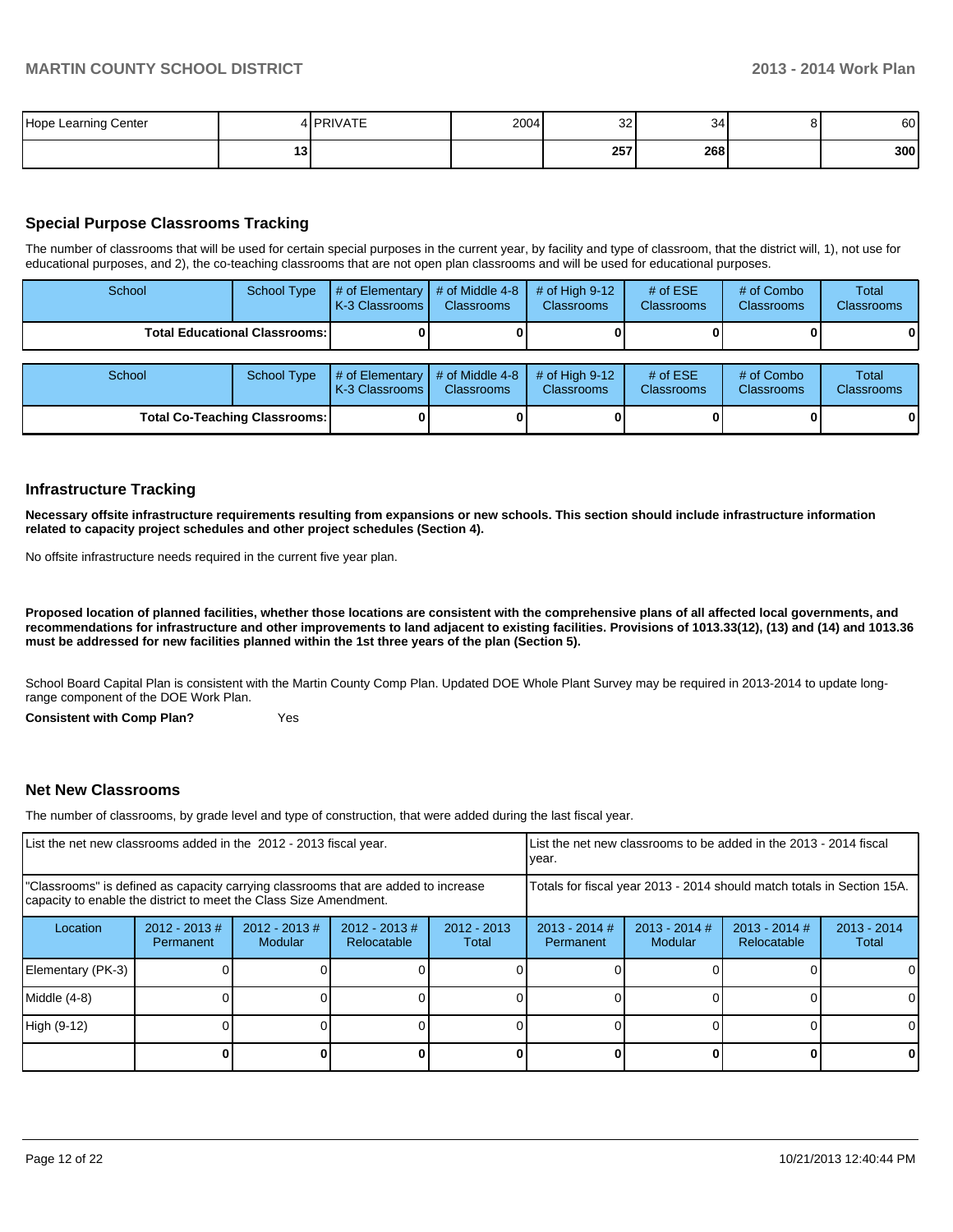#### **Relocatable Student Stations**

Number of students that will be educated in relocatable units, by school, in the current year, and the projected number of students for each of the years in the workplan.

| <b>Site</b>                                                  | 2013 - 2014 | 2014 - 2015    | 2015 - 2016 | 2016 - 2017    | 2017 - 2018    | 5 Year Average |
|--------------------------------------------------------------|-------------|----------------|-------------|----------------|----------------|----------------|
| <b>STUART MIDDLE</b>                                         | 0           | 0              | ∩           | 0              | 0              | $\mathbf 0$    |
| MARTIN SENIOR HIGH                                           | 657         | 657            | 300         | 300            | 150            | 413            |
| INDIANTOWN ADULT LEARNING CENTER ANNEX                       | 0           | 0              | ∩           | 0              | 0              | $\mathbf 0$    |
| PORT SALERNO ELEMENTARY (NEW)                                | 0           | 0              | $\Omega$    | 0              | 0              | $\mathbf 0$    |
| INDIANTOWN FAMILY LEARNING CENTER                            | 0           | 0              | $\Omega$    | 0              | 0              | $\mathbf 0$    |
| <b>SEAWIND ELEMENTARY</b>                                    | 0           | 0              | $\Omega$    | 0              | 0              | $\mathbf 0$    |
| <b>INDIANTOWN CHILD DEVELOPMENT CENTER</b><br>(PERKINS)      | 0           | 0              | $\Omega$    | 0              | $\Omega$       | $\mathbf 0$    |
| CHALLENGER SCHOOL                                            | $\Omega$    | 0              | 0           | $\Omega$       | 0              | $\Omega$       |
| CRYSTAL LAKE ELEMENTARY                                      | 77          | 77             | 77          | 77             | 77             | 77             |
| HIDDEN OAKS MIDDLE                                           | 110         | 110            | 110         | 110            | 110            | 110            |
| <b>BESSEY CREEK ELEMENTARY</b>                               | $\Omega$    | 0              | $\Omega$    | 0              | 0              | $\Omega$       |
| FELIX A WILLIAMS ELEMENTARY                                  | 36          | 36             | 36          | 36             | 36             | 36             |
| WARFIELD ELEMENTARY                                          | 0           | 0              | $\Omega$    | 0              | 0              | $\mathbf 0$    |
| INDIANTOWN ADULT LEARNING CENTER                             | 0           | 0              | $\Omega$    | $\Omega$       | $\Omega$       | $\mathbf 0$    |
| JENSEN BEACH ELEMENTARY                                      | 0           | 36             | 36          | 36             | 36             | 29             |
| <b>INDIANTOWN MIDDLE</b>                                     | $\Omega$    | $\mathbf 0$    | $\Omega$    | $\Omega$       | 0              | $\mathbf 0$    |
| SOUTH FORK SENIOR HIGH                                       | 75          | 75             | 75          | 75             | 75             | 75             |
| <b>PINEWOOD ELEMENTARY</b>                                   | 18          | 18             | 18          | 18             | 18             | 18             |
| OPEN DOOR SCHOOL                                             | $\Omega$    | 0              | $\Omega$    | $\Omega$       | 0              | $\Omega$       |
| SPECTRUM JUNIOR SENIOR HIGH                                  | 88          | 88             | 88          | 88             | 88             | 88             |
| MURRAY MIDDLE                                                | 88          | 88             | 88          | 88             | 88             | 88             |
| PORT SALERNO HEADSTART & PK CENTER                           | 0           | 0              | $\Omega$    | 0              | 0              | $\mathbf 0$    |
| <b>SALERNO LEARNING CENTER</b>                               | 0           | $\Omega$       | $\Omega$    | $\Omega$       | 0              | $\mathbf 0$    |
| HOBE SOUND ELEMENTARY                                        | $\Omega$    | $\Omega$       | $\Omega$    | 0              | 0              | $\Omega$       |
| JENSEN BEACH HIGH SCHOOL                                     | $\Omega$    | 0              | $\Omega$    | 0              | 0              | $\mathbf 0$    |
| J D PARKER SCHOOL OF SCIENCE, MATH, AND<br><b>TECHNOLOGY</b> | 0           | 0              | $\Omega$    | $\Omega$       | $\Omega$       | $\mathbf 0$    |
| DR. DAVID L. ANDERSON MIDDLE SCHOOL                          | $\Omega$    | $\overline{0}$ | $\mathbf 0$ | $\overline{0}$ | $\overline{0}$ | $\mathbf 0$    |
| ISTUART LEARNING CENTER                                      | $\Omega$    | 0              | $\mathbf 0$ | $\overline{0}$ | 0              | $\Omega$       |
| <b>PALM CITY ELEMENTARY</b>                                  | 36          | 18             | 18          | 18             | 18             | 22             |
| <b>CITRUS GROVE ELEMENTARY</b>                               | $\Omega$    | $\overline{0}$ | $\mathbf 0$ | $\overline{0}$ | 0              | $\mathbf 0$    |
| TRANSPORTATION SERVICES SECTION                              | $\Omega$    | $\overline{0}$ | $\mathbf 0$ | $\overline{0}$ | 0              | $\mathbf 0$    |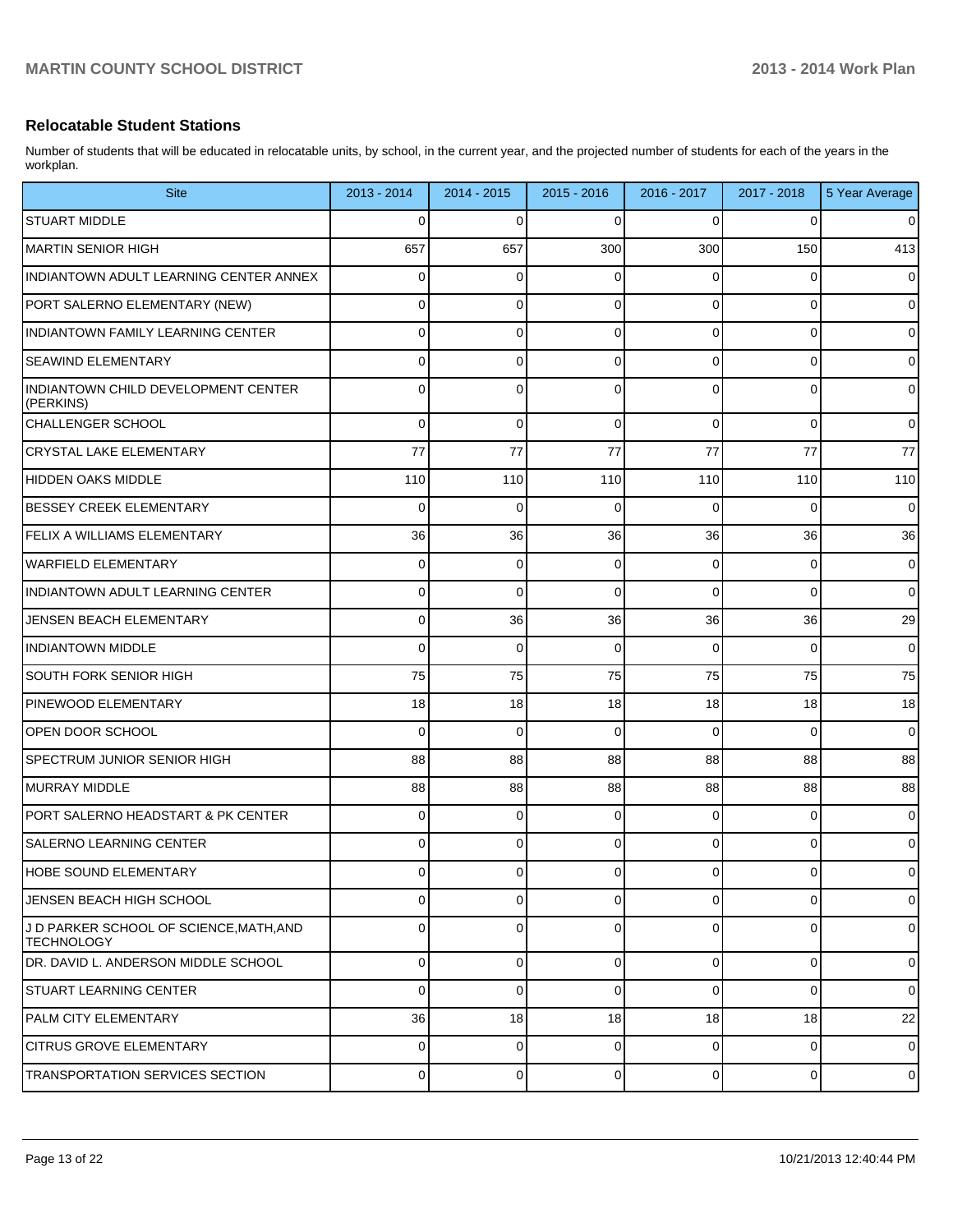| Totals for MARTIN COUNTY SCHOOL DISTRICT          |        |        |        |        |        |        |
|---------------------------------------------------|--------|--------|--------|--------|--------|--------|
| Total students in relocatables by year.           | 1,185  | 1,203  | 846    | 846 I  | 696 l  | 955    |
| Total number of COFTE students projected by year. | 17,579 | 17,569 | 17,539 | 17,533 | 17,395 | 17,523 |
| Percent in relocatables by year.                  | 7 % I  | 7 % I  | 5 %    | 5 % I  | 4 % I  | 5 %    |

# **Leased Facilities Tracking**

Exising leased facilities and plans for the acquisition of leased facilities, including the number of classrooms and student stations, as reported in the educational plant survey, that are planned in that location at the end of the five year workplan.

| Location                                                     | # of Leased<br>Classrooms 2013 -<br>2014 | <b>FISH Student</b><br><b>Stations</b> | Owner               | # of Leased<br>Classrooms 2017 -<br>2018 | <b>FISH Student</b><br><b>Stations</b> |
|--------------------------------------------------------------|------------------------------------------|----------------------------------------|---------------------|------------------------------------------|----------------------------------------|
| <b>MARTIN SENIOR HIGH</b>                                    | 26                                       |                                        | 632 Mobile Modulars | 10                                       | 250                                    |
| MURRAY MIDDLE                                                | $\Omega$                                 | $\Omega$                               |                     | $\Omega$                                 |                                        |
| SOUTH FORK SENIOR HIGH                                       | 3                                        |                                        | 75 Mobile Modulars  | $\Omega$                                 |                                        |
| <b>BESSEY CREEK ELEMENTARY</b>                               | $\overline{0}$                           | $\Omega$                               |                     | $\Omega$                                 |                                        |
| <b>STUART MIDDLE</b>                                         | $\overline{0}$                           | $\Omega$                               |                     | $\mathbf 0$                              |                                        |
| <b>STUART LEARNING CENTER</b>                                | $\overline{0}$                           | 0                                      |                     | $\mathbf 0$                              |                                        |
| OPEN DOOR SCHOOL                                             | $\overline{0}$                           | $\Omega$                               |                     | $\Omega$                                 |                                        |
| JENSEN BEACH HIGH SCHOOL                                     | $\overline{0}$                           | $\Omega$                               |                     | $\Omega$                                 |                                        |
| J D PARKER SCHOOL OF SCIENCE, MATH, AND<br><b>TECHNOLOGY</b> | $\overline{0}$                           | $\Omega$                               |                     | $\Omega$                                 |                                        |
| DR. DAVID L. ANDERSON MIDDLE SCHOOL                          | 0                                        | $\Omega$                               |                     | $\mathbf 0$                              |                                        |
| <b>CITRUS GROVE ELEMENTARY</b>                               | $\Omega$                                 | $\Omega$                               |                     | $\Omega$                                 |                                        |
| <b>TRANSPORTATION SERVICES SECTION</b>                       | $\Omega$                                 | $\Omega$                               |                     | $\Omega$                                 |                                        |
| INDIANTOWN ADULT LEARNING CENTER ANNEX                       | $\Omega$                                 | $\Omega$                               |                     | $\mathbf 0$                              |                                        |
| PORT SALERNO ELEMENTARY (NEW)                                | $\Omega$                                 | $\Omega$                               |                     | $\Omega$                                 |                                        |
| <b>CRYSTAL LAKE ELEMENTARY</b>                               | $\Omega$                                 | $\Omega$                               |                     | $\mathbf 0$                              |                                        |
| <b>INDIANTOWN FAMILY LEARNING CENTER</b>                     | $\Omega$                                 | $\Omega$                               |                     | $\Omega$                                 |                                        |
| INDIANTOWN ADULT LEARNING CENTER                             | $\Omega$                                 | 0                                      |                     | $\Omega$                                 |                                        |
| <b>INDIANTOWN MIDDLE</b>                                     | $\Omega$                                 | $\Omega$                               |                     | $\Omega$                                 |                                        |
| <b>CHALLENGER SCHOOL</b>                                     | $\Omega$                                 | $\Omega$                               |                     | $\Omega$                                 |                                        |
| <b>SALERNO LEARNING CENTER</b>                               | $\Omega$                                 | $\Omega$                               |                     | $\mathbf 0$                              |                                        |
| <b>HOBE SOUND ELEMENTARY</b>                                 | $\Omega$                                 | 0                                      |                     | $\mathbf 0$                              |                                        |
| <b>WARFIELD ELEMENTARY</b>                                   | $\Omega$                                 | $\Omega$                               |                     | $\Omega$                                 |                                        |
| <b>PALM CITY ELEMENTARY</b>                                  | $\Omega$                                 | $\Omega$                               |                     | $\mathbf 0$                              |                                        |
| <b>SPECTRUM JUNIOR SENIOR HIGH</b>                           | $\Omega$                                 | $\Omega$                               |                     | $\Omega$                                 |                                        |
| PORT SALERNO HEADSTART & PK CENTER                           |                                          | U                                      |                     | ŋ                                        |                                        |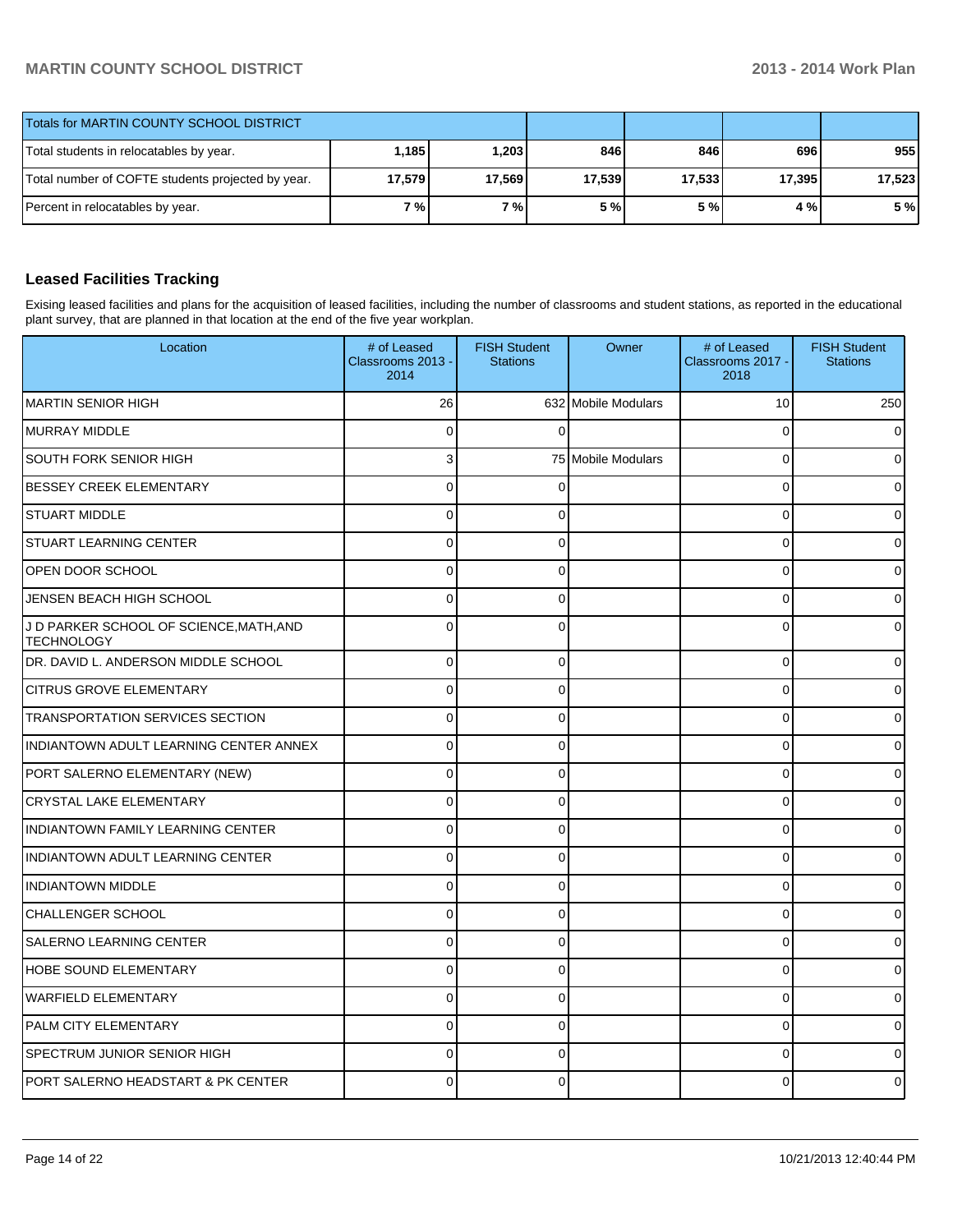| IJENSEN BEACH ELEMENTARY                          |                 |     |    |     |
|---------------------------------------------------|-----------------|-----|----|-----|
| HIDDEN OAKS MIDDLE                                |                 |     |    |     |
| IFELIX A WILLIAMS ELEMENTARY                      |                 |     |    |     |
| <b>SEAWIND ELEMENTARY</b>                         |                 |     |    |     |
| IINDIANTOWN CHILD DEVELOPMENT CENTER<br>(PERKINS) |                 |     |    |     |
|                                                   | 29 <sub>1</sub> | 707 | 10 | 250 |

#### **Failed Standard Relocatable Tracking**

Relocatable units currently reported by school, from FISH, and the number of relocatable units identified as 'Failed Standards'.

Nothing reported for this section.

# **Planning**

#### **Class Size Reduction Planning**

**Plans approved by the school board that reduce the need for permanent student stations such as acceptable school capacity levels, redistricting, busing, year-round schools, charter schools, magnet schools, public-private partnerships, multitrack scheduling, grade level organization, block scheduling, or other alternatives.**

The Martin County School District has implemented the following methods for class size reduction: charter schools, school zone redistricting, ESE clustering at elementary school sites and block scheduling at the high school level.

#### **School Closure Planning**

**Plans for the closure of any school, including plans for disposition of the facility or usage of facility space, and anticipated revenues.**

No planned closures at this time.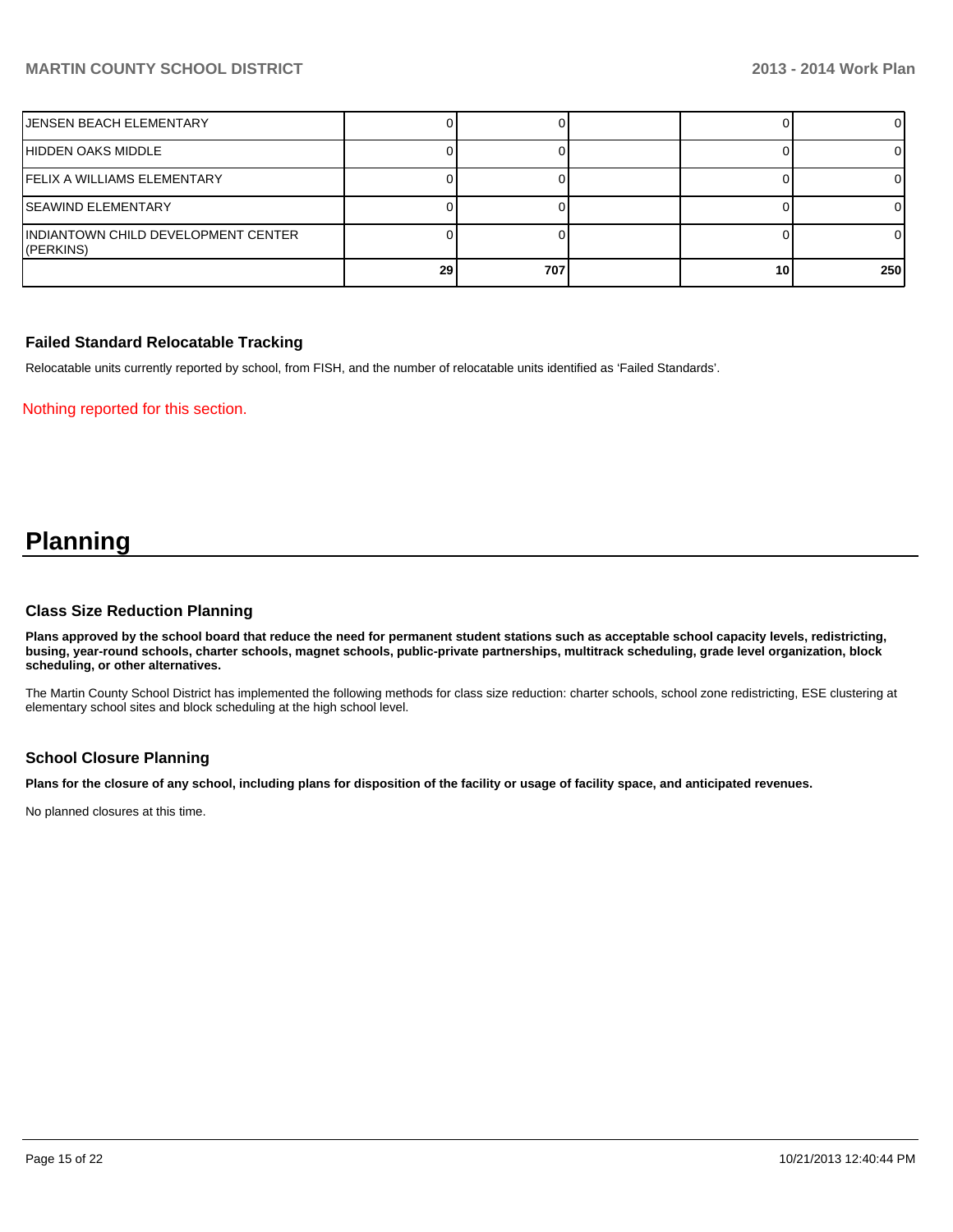# Five Year Survey - Ten Year Capacity **10/21/2013** MARTIN COUNTY SCHOOL DISTRICT

**Schedule of capital outlay projects projected to ensure the availability of satisfactory student stations for the projected student enrollment in K - 12 programs for the future 5 years beyond the 5-year district facilities work program.**

| Project                   | Location, Community, Quadrant or other general<br><i>location</i> | <b>Projected Cost</b> |
|---------------------------|-------------------------------------------------------------------|-----------------------|
| New Elementary School "B" | South                                                             | \$30,000,000          |
| New High School "BBB"     | Western Zone                                                      | \$97,000,000          |
| New Elementary School "C" | West                                                              | \$30,000,000          |
|                           |                                                                   | \$157,000,000         |

# Five Year Survey - Ten Year Infrastructure MARTIN COUNTY SCHOOL DISTRICT

## **10/21/2013**

**Proposed Location of Planned New, Remodeled, or New Additions to Facilities in 6 thru 10 out years (Section 28).**

Not Specified

**Plans for closure of any school, including plans for disposition of the facility or usage of facility space, and anticipated revenues in the 6 thru 10 out years (Section 29).**

Not Specified

Five Year Survey - Ten Year Maintenance **10/21/2013** MARTIN COUNTY SCHOOL DISTRICT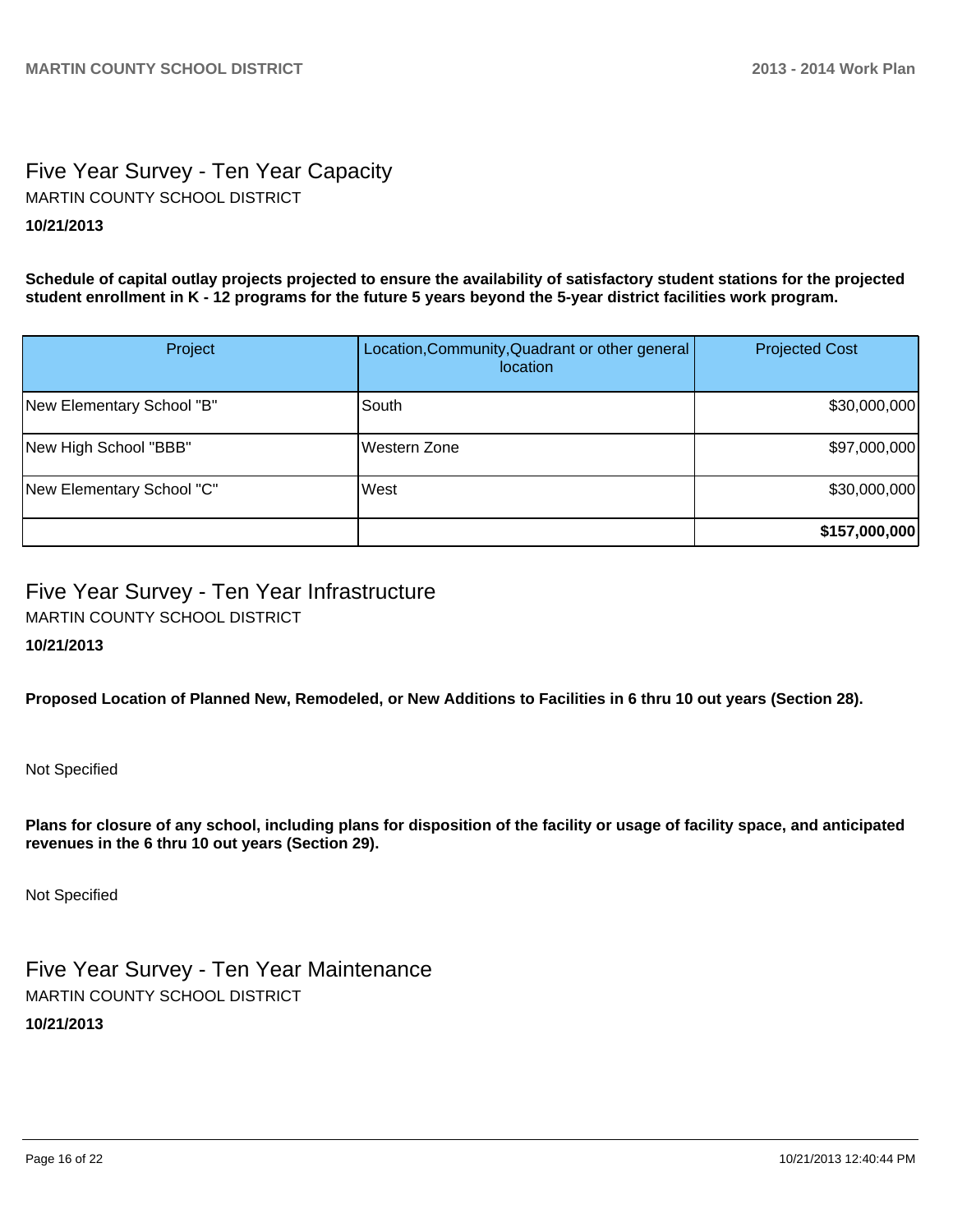**District projects and locations regarding the projected need for major renovation, repair, and maintenance projects within the district in years 6 - 10 beyond the projects plans detailed in the five years covered by the work plan.**

| Project                                     | <b>Projected Cost</b> |  |  |  |
|---------------------------------------------|-----------------------|--|--|--|
| Phases IV-V                                 | \$12,500,000          |  |  |  |
| Phases V-VI                                 | \$11,300,000          |  |  |  |
| Phase II-III                                | \$5,000,000           |  |  |  |
| Phase IV                                    | \$6,000,000           |  |  |  |
| Phases III-IV                               | \$4,012,942           |  |  |  |
| Remodel                                     | \$9,000,000           |  |  |  |
| Renovation                                  | \$3,100,000           |  |  |  |
| Remodel & Renovation                        | \$4,200,000           |  |  |  |
| ADA Compliance (Proj 0339)                  | \$375,000             |  |  |  |
| Fire Safety (Proj 0340)                     | \$1,400,000           |  |  |  |
| Vegetation Removal (Proj 0519)              | \$250,000             |  |  |  |
| Roof Repair (Proj 0524)                     | \$1,925,000           |  |  |  |
| Site Improvements (Proj 0525)               | \$1,230,000           |  |  |  |
| Security Program (Proj 0528)                | \$932,000             |  |  |  |
| PE Fields Repair/Replace (Proj 0542)        | \$750,000             |  |  |  |
| Energy Management Program (Proj 0529)       | \$375,000             |  |  |  |
| Minor Renov (Proj 0530)                     | \$1,590,000           |  |  |  |
| Paving (Proj 0533)                          | \$375,000             |  |  |  |
| HVAC Renov/Repair (Proj 0534)               | \$3,105,000           |  |  |  |
| Portables (Proj 0536)                       | \$1,000,000           |  |  |  |
| Elementary Playfields/Equipment (Proj 0552) | \$1,000,000           |  |  |  |
| Floor Covering (Proj 0537)                  | \$1,250,000           |  |  |  |
| Custodial/Maint Eqp (Proj 0538)             | \$1,000,000           |  |  |  |
| Code Compliane (Proj 0539)                  | \$375,000             |  |  |  |
| Fencing (Proj 0540)                         | \$500,000             |  |  |  |
| Property Damage - Deductible (Proj 0541)    | \$125,000             |  |  |  |
| Vocational Equip Repl (Proj 0278)           | \$500,000             |  |  |  |
| PE Fields New/Upgrades (Proj 0543)          | \$1,500,000           |  |  |  |
| Refinish Gym Floors (Proj 0544)             | \$250,000             |  |  |  |
| Bleacher Repair/Replace (Proj 0548)         | \$1,250,000           |  |  |  |
| Electrical                                  | \$1,250,000           |  |  |  |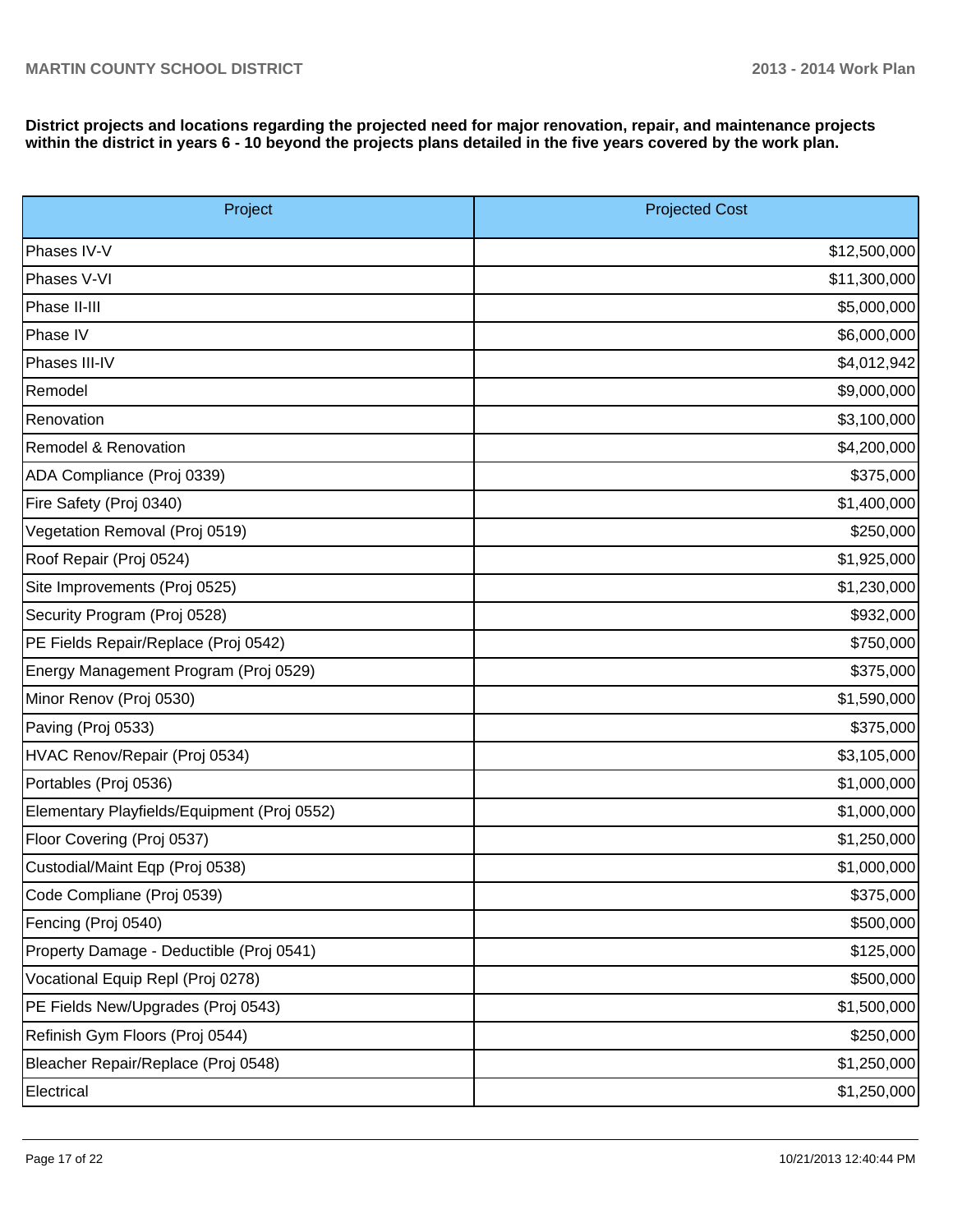| Grounds                                         | \$750,000     |
|-------------------------------------------------|---------------|
| Maint/Courier/Driver's Ed Vehicles (Proj 0531)  | \$750,000     |
| Plumbing (Proj 0553)                            | \$750,000     |
| Professional Services (Proj 0557)               | \$500,000     |
| Oth Facil/School, Dept Requests (Proj 0560)     | \$1,000,000   |
| ESE Equip (Proj 0590)                           | \$500,000     |
| Technology                                      | \$22,500,000  |
| Security - Key Contro (Proj 0528)               | \$68,000      |
| School FTE Cap Allocations (Proj 0526)          | \$2,003,616   |
| Debt Captial Allocations (Proj 0558)            | \$2,500,000   |
| Recurring Exp Contracts, Leases, etc.           | \$2,000,000   |
| Middle/High Perf Arts Alloc (Proj 3227)         | \$247,463     |
| School Bus Purchases (Proj 0531)                | \$2,500,000   |
| Debt Service on COPS                            | \$13,614,455  |
| Capital Buy Back (Proj 0550)                    | \$17,975,642  |
| Capital Trsfr for pymt prop insur (Proj 3232)   | \$8,815,475   |
| Capital Transfer (Proj 3231)                    | \$9,109,680   |
| Painting-Exterior Annual Life Cycle (Proj 0535) | \$675,000     |
| Painting - Interior (Proj 0535)                 | \$575,000     |
| Phase IV                                        | \$5,000,000   |
| Renovations                                     | \$3,100,000   |
|                                                 | \$172,354,273 |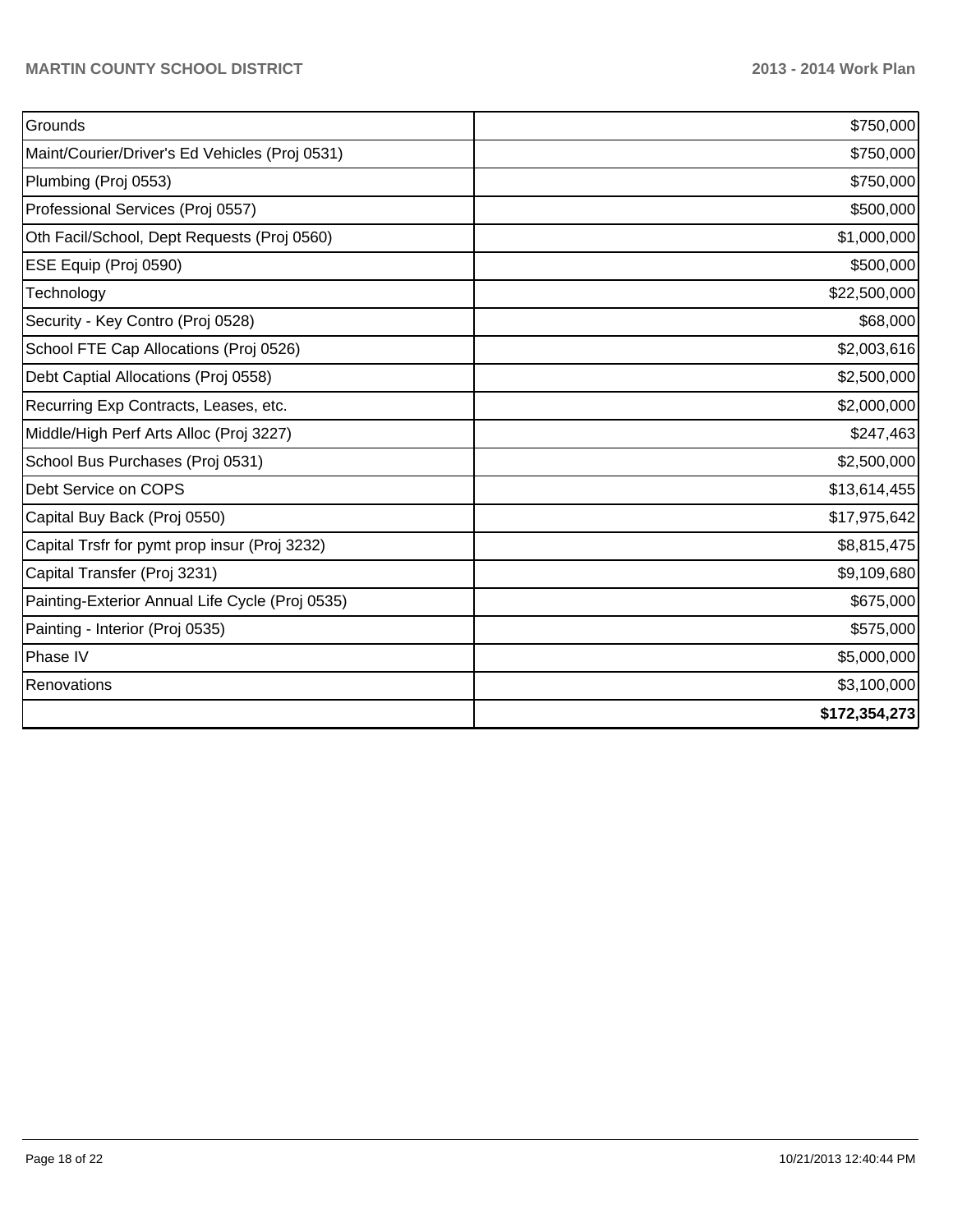# Five Year Survey - Ten Year Utilization **10/21/2013** MARTIN COUNTY SCHOOL DISTRICT

**Schedule of planned capital outlay projects identifying the standard grade groupings, capacities, and planned utilization rates of future educational facilities of the district for both permanent and relocatable facilities.**

| <b>Grade Level</b><br>Projections | <b>FISH Student</b><br><b>Stations</b> | <b>Actual FISH</b><br>Capacity | Actual<br><b>COFTE</b> | Actual<br><b>Utilization</b> | <b>Actual new</b><br><b>Student</b><br>Capacity to be<br>added/remove | Projected<br><b>COFTE</b> | Projected<br><b>Utilization</b> |
|-----------------------------------|----------------------------------------|--------------------------------|------------------------|------------------------------|-----------------------------------------------------------------------|---------------------------|---------------------------------|
| Elementary -<br>District Totals   | 10,015                                 | 10,015                         | 7,659.65               | 76.48 %                      | 1,500                                                                 | 7,558                     | 65.64 %                         |
| Middle - District<br>Totals       | 8,446                                  | 7,600                          | 4,047.79               | 53.26 %                      |                                                                       | 4,242                     | 55.82 %                         |
| High - District<br>Totals         | 10,729                                 | 10,192                         | 5,267.57               | 51.68 %                      | 1,800                                                                 | 5,410                     | 45.11 %                         |
| Other - ESE, etc                  | 1,855                                  | 1,411                          | 265.70                 | 18.83 %                      |                                                                       | 250                       | 17.72 %                         |
|                                   | 31,045                                 | 29,218                         | 17,240.71              | 59.01 %                      | 3,300                                                                 | 17,460                    | 53.69 %                         |

**Combination schools are included with the middle schools for student stations, capacity, COFTE and utilization purposes because these facilities all have a 90% utilization factor. Use this space to explain or define the grade groupings for combination schools.**

No comments to report.

Five Year Survey - Twenty Year Capacity MARTIN COUNTY SCHOOL DISTRICT

**10/21/2013**

**Schedule of capital outlay projects projected to ensure the availability of satisfactory student stations for the projected student enrollment in K - 12 programs for the future 11 - 20 years beyond the 5-year district facilities work program.**

No items match the criteria.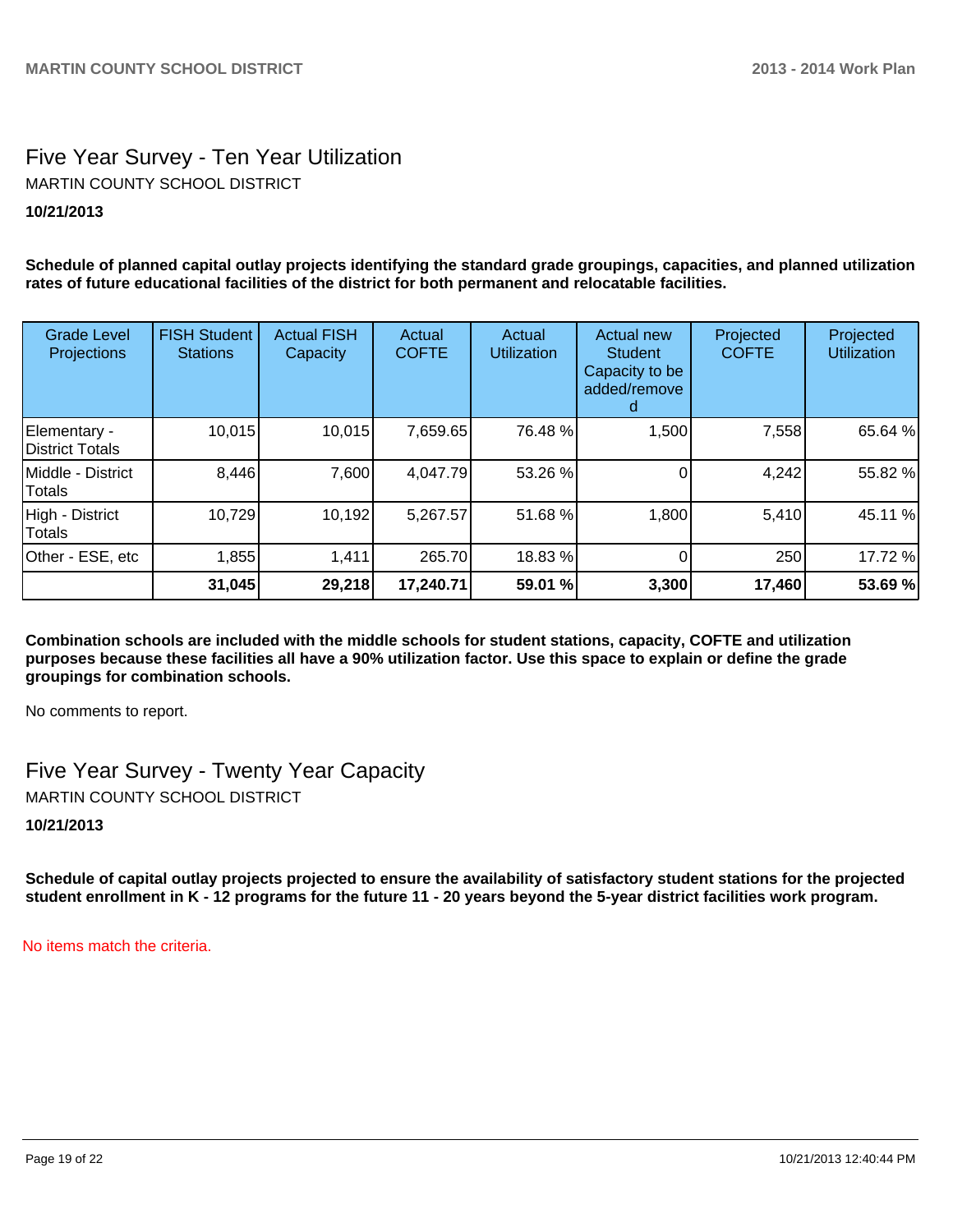# Five Year Survey - Twenty Year Infrastructure **10/21/2013** MARTIN COUNTY SCHOOL DISTRICT

**Proposed Location of Planned New, Remodeled, or New Additions to Facilities in the 11 through 20 out years (Section 28).**

Not Specified

**Plans for closure of any school, including plans for disposition of the facility or usage of facility space, and anticipated revenues in the 11 through 20 out years (Section 29).**

Not Specified

Five Year Survey - Twenty Year Maintenance MARTIN COUNTY SCHOOL DISTRICT

#### **10/21/2013**

**District projects and locations regarding the projected need for major renovation, repair, and maintenance projects within the district in years 11 - 20 beyond the projects plans detailed in the five years covered by the work plan.**

| Project                  | <b>Projected Cost</b> |
|--------------------------|-----------------------|
| Phase III-IV             | \$15,000,000          |
| David L Anderson Remodel | \$5,000,000           |
| Remodel                  | \$10,000,000          |
| Phases I-IV              | \$30,000,000          |
| Phases III-IV            | \$15,000,000          |
| Phases II-IV             | \$20,000,000          |
| Vegetation Removal       | \$500,000             |
| Roof Repair (Proj 0524)  | \$3,755,000           |
| Renovaton                | \$5,000,000           |
| Renovation               | \$5,000,000           |
| Renovation               | \$5,000,000           |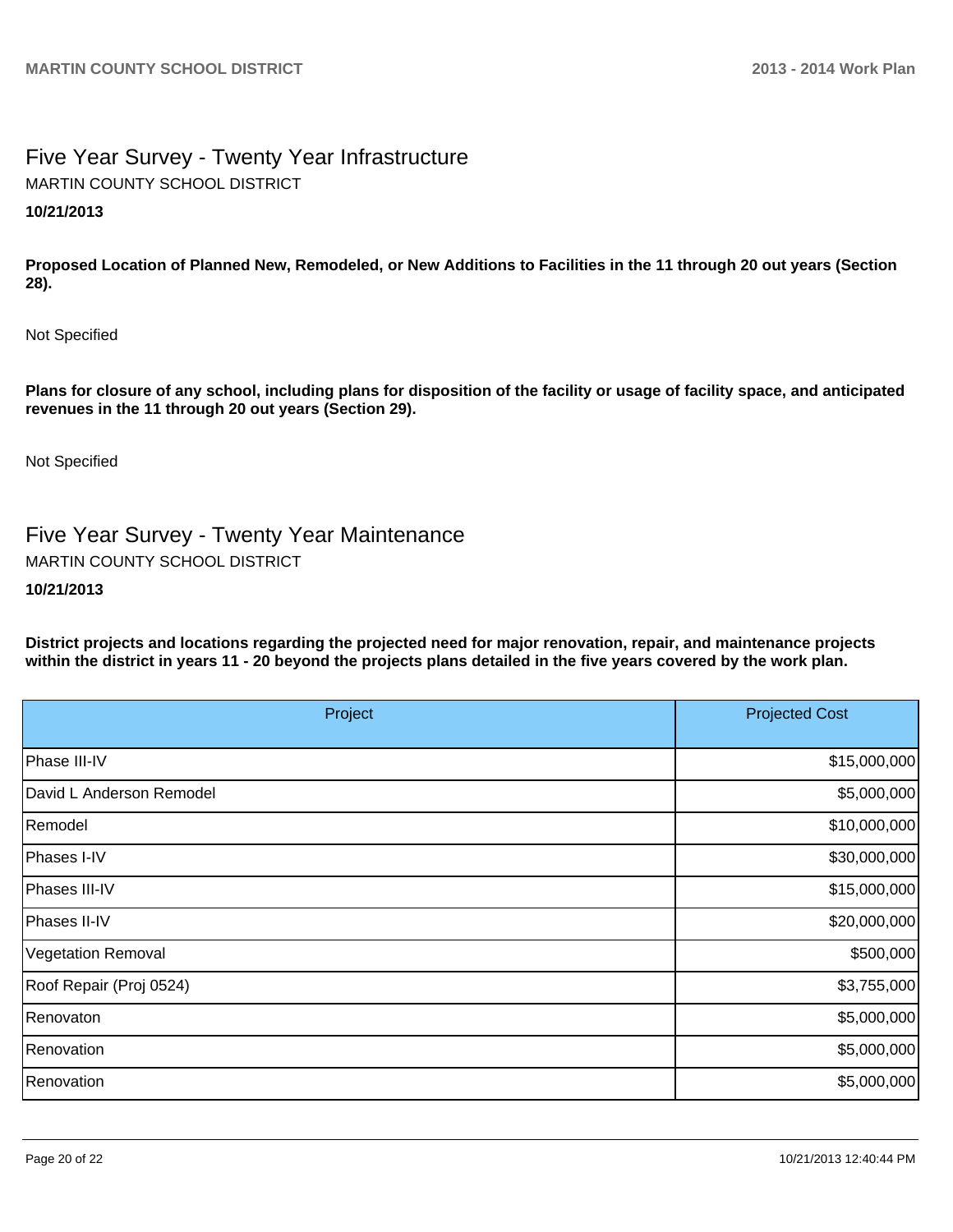| Remodel                                            | \$15,000,000 |
|----------------------------------------------------|--------------|
| Paving (Proj 0533)                                 | \$750,000    |
| HVAC Renovations/Repair (Proj 0534)                | \$6,006,737  |
| Phases VII-X                                       | \$10,000,000 |
| Phases VII-X                                       | \$10,000,000 |
| ADA Compliance (Proj 0339)                         | \$750,000    |
| Fire/ Safety (Proj 0340)                           | \$2,650,000  |
| Code Compliance (Proj 0539)                        | \$750,000    |
| Fencing (Proj 0540)                                | \$1,000,000  |
| Site Improvements (Proj 0525)                      | \$2,410,000  |
| Security Program (Proj 0528)                       | \$2,000,000  |
| Energy Mgmt Program (Proj 0529)                    | \$750,000    |
| Minor Renovations (Proj 0530)                      | \$3,680,000  |
| Bleacher Repair/Replace (Proj 0548)                | \$2,500,000  |
| Electrical (Proj 0549)                             | \$2,500,000  |
| Painting (Proj 0535)                               | \$2,500,000  |
| Portables (Proj 0536)                              | \$2,000,000  |
| Floor Covering (Proj 0537)                         | \$2,500,000  |
| Custodial/ Maint Equip (Proj 0538)                 | \$2,000,000  |
| Land Acquisition                                   | \$10,000,000 |
| Other Fac-School Cap Req (Proj 0560)               | \$2,000,000  |
| Property Damage Deductible (Proj 0541)             | \$250,000    |
| PE Field Repair/Repl (Proj 0542)                   | \$1,500,000  |
| PE Fields New/Upgrades (Proj 0543)                 | \$3,000,000  |
| Refinish Gym Floors (Proj 0544)                    | \$500,000    |
| Debt Capital Allocations (Proj 0558)               | \$5,000,000  |
| Recurring Expenses (Contracts, Leases) (Proj 0556) | \$4,000,000  |
| Grounds (Proj 0552)                                | \$1,500,000  |
| Elementary Playfields/Equip (Proj 0552)            | \$2,000,000  |
| Plumbing (Proj 0553)                               | \$1,500,000  |
| Professional Serv (Proj 0557)                      | \$1,000,000  |